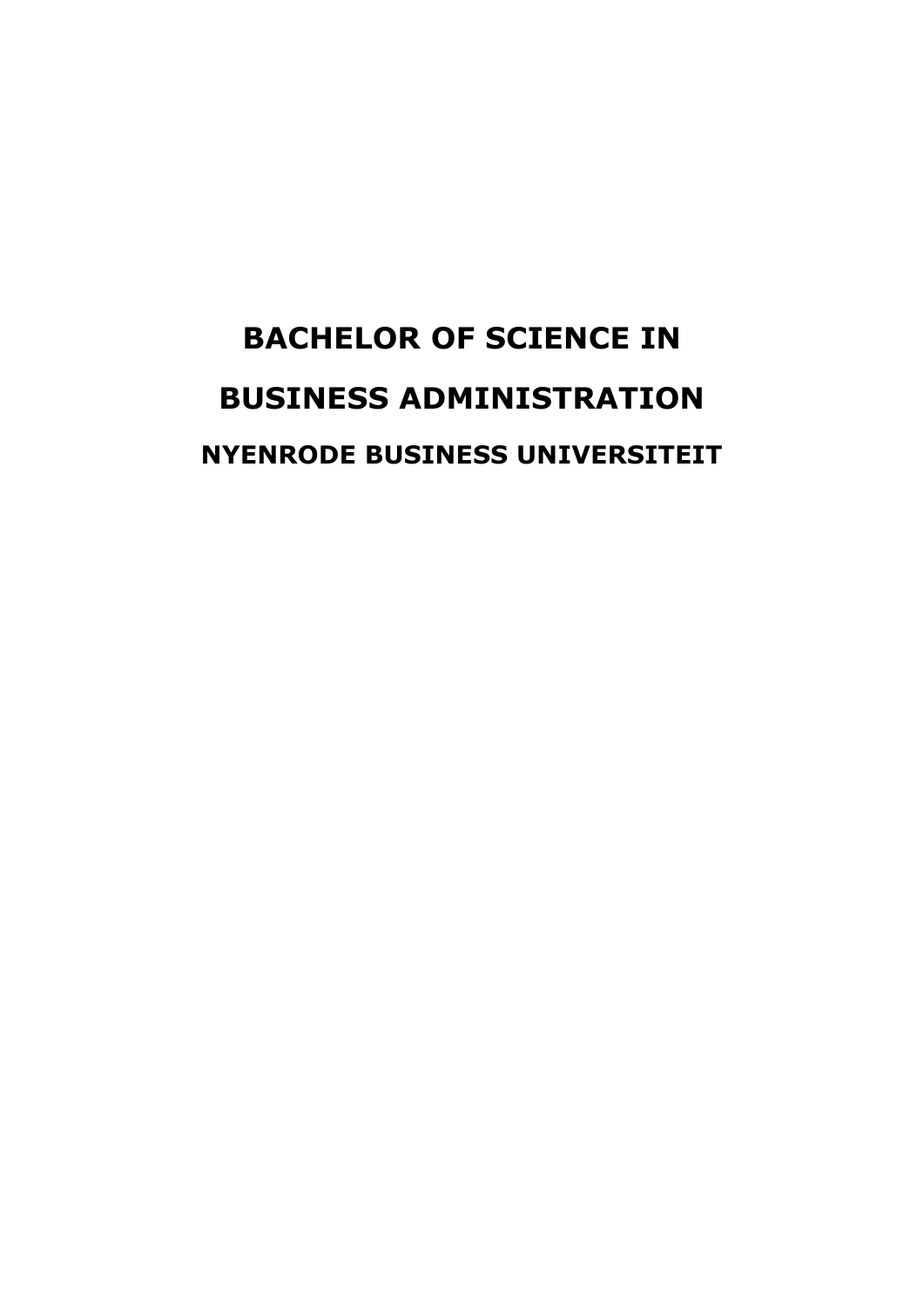QANU Catharijnesingel 56 PO Box 8035 3503 RA Utrecht The Netherlands

Phone: +31 (0) 30 230 3100 E-mail: support@qanu.nl Internet: www.qanu.nl

Project number: Q0746

#### © 2019 QANU

Text and numerical material from this publication may be reproduced in print, by photocopying or by any other means with the permission of QANU if the source is mentioned.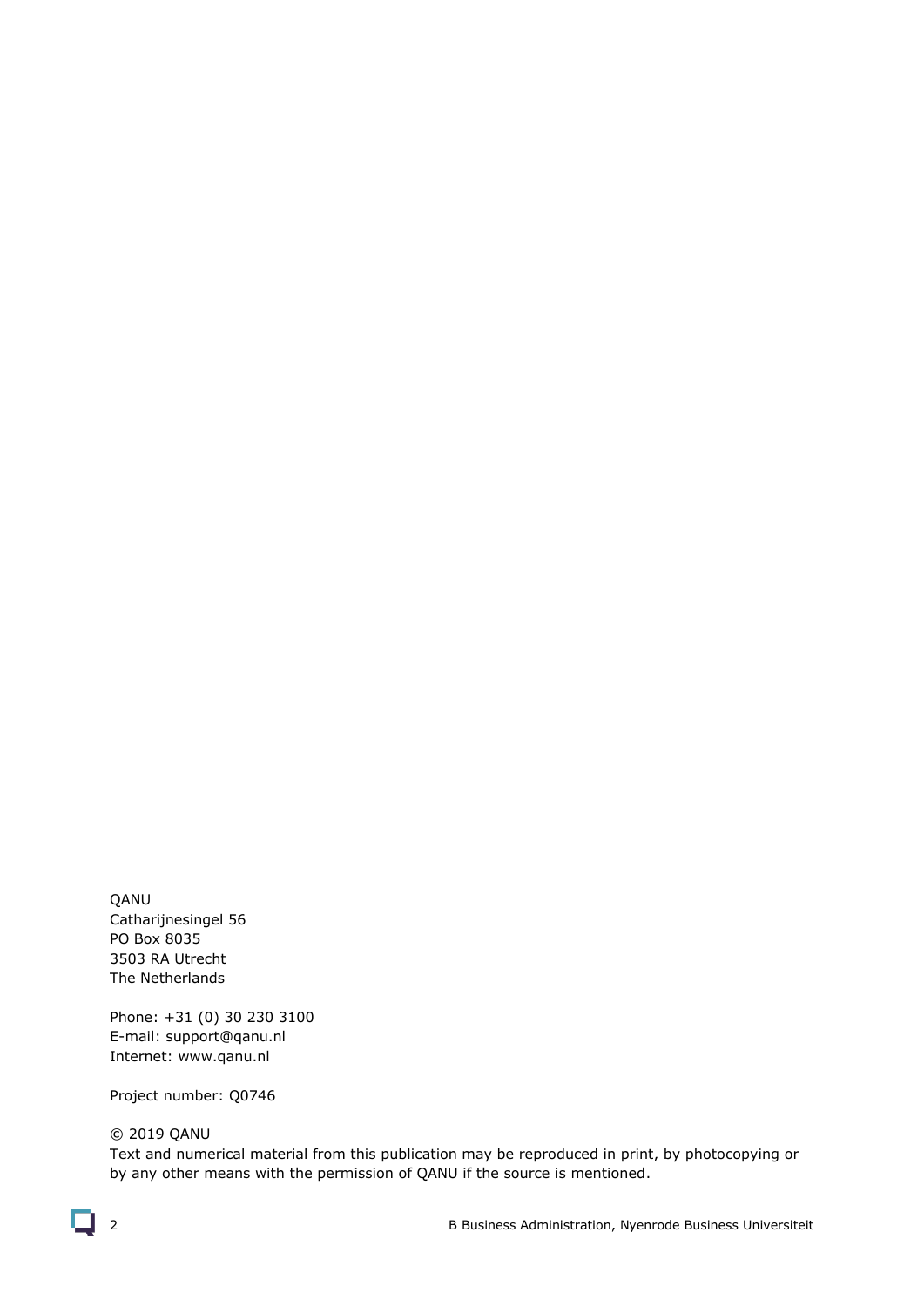### CONTENTS

| REPORT ON THE BACHELOR OF SCIENCE IN BUSINESS ADMINISTRATION OF NYENRODE |
|--------------------------------------------------------------------------|
|                                                                          |
|                                                                          |
|                                                                          |
|                                                                          |
|                                                                          |
|                                                                          |
| DESCRIPTION OF THE STANDARDS FROM THE ASSESSMENT FRAMEWORK FOR EXTENSIVE |
|                                                                          |
|                                                                          |
|                                                                          |
|                                                                          |
|                                                                          |
|                                                                          |

This report was finalized on 12 April 2019.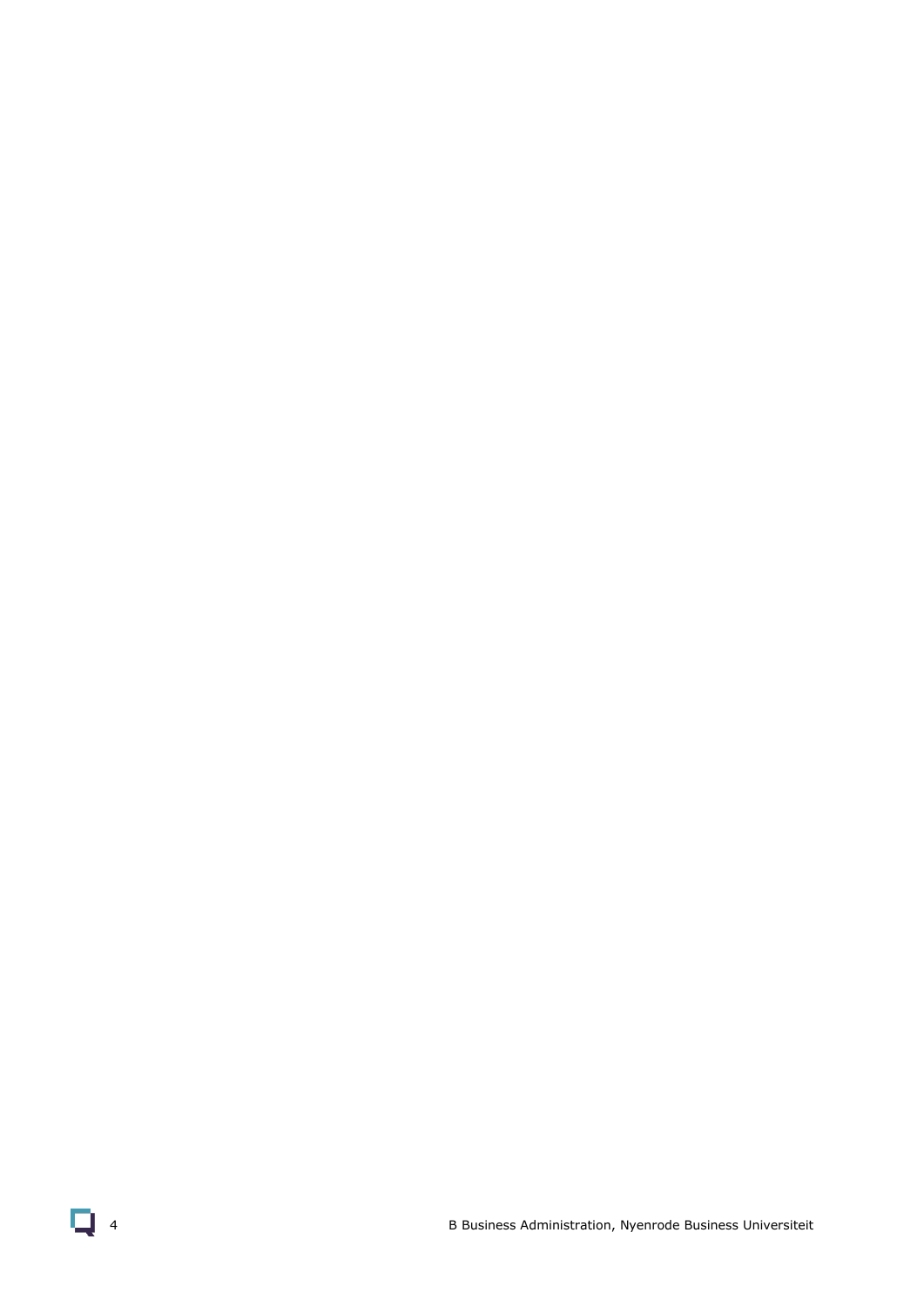# <span id="page-4-0"></span>**REPORT ON THE BACHELOR OF SCIENCE IN BUSINESS ADMINISTRATION OF NYENRODE BUSINESS UNIVERSITEIT**

### <span id="page-4-1"></span>ADMINISTRATIVE DATA REGARDING THE PROGRAMME

### **Bachelor of Science in Business Administration**

Name of the programme: The process Administration by B Business Administration CROHO number: 50897 Level of the programme: bachelor's Orientation of the programme: General Management Number of credits: 180 EC Location(s): Breukelen Mode(s) of study: The study: the study of study: Language of instruction: English Expiration of accreditation: 28 May 2021

### <span id="page-4-2"></span>ADMINISTRATIVE DATA REGARDING THE INSTITUTION

Name of the institution:  $\blacksquare$ Status of the institution: legal body providing private higher education Result institutional quality assurance assessment: not requested

### <span id="page-4-3"></span>COMPOSITION OF THE ASSESSMENT PANEL

The NVAO has approved the composition of the panel on 21 January 2019. The panel that assessed the Bachelor of Science in Business Administration consisted of:

- Prof. dr. J. (Joel) Branson, professor in Accounting and Auditing, dean of the Faculty of Social Sciences and member of the Board of Vrije Universiteit Brussel (België) [chair];
- Ing. S. (Steven) Molkenboer MBA, advisor at Kuniso Management Consultants (The Hague), and external auditor for NQA (Utrecht) and NVAO The Hague);
- Prof. dr. H. (Hester) van Herk, professor of Cross-Cultural Marketing Research, at the School of Business and Economics of Vrije Universiteit Amsterdam;
- F. (Fé) van Teeffelen BSc, alumna of the bachelor's programme International Business Administration (August 2018) of Radboud University [student-member].

Dr. M. (Marijn) Hollestelle, certified NVAO secretary, was project coordinator for QANU and acted as secretary during the site visit.

### <span id="page-4-4"></span>WORKING METHOD OF THE ASSESSMENT PANEL

On 6 March 2015, a panel visited the academic Bachelor of Science in Business Administration of Nyenrode Business Universiteit for an initial accreditation assessment within the extended NVAO framework of 2014. The NVAO took a positive decision on Nyenrode Business Universiteit's application for an initial accreditation of the academic bachelor's programme Business Administration (29 may 2015, NVAO/20151543/SL). According to this decision, a supplementary assessment has to take place after three years on the following aspects: A. The realised level, in perspective with what is internationally desirably and acceptable (corresponding with standard 11), and B. Soundness of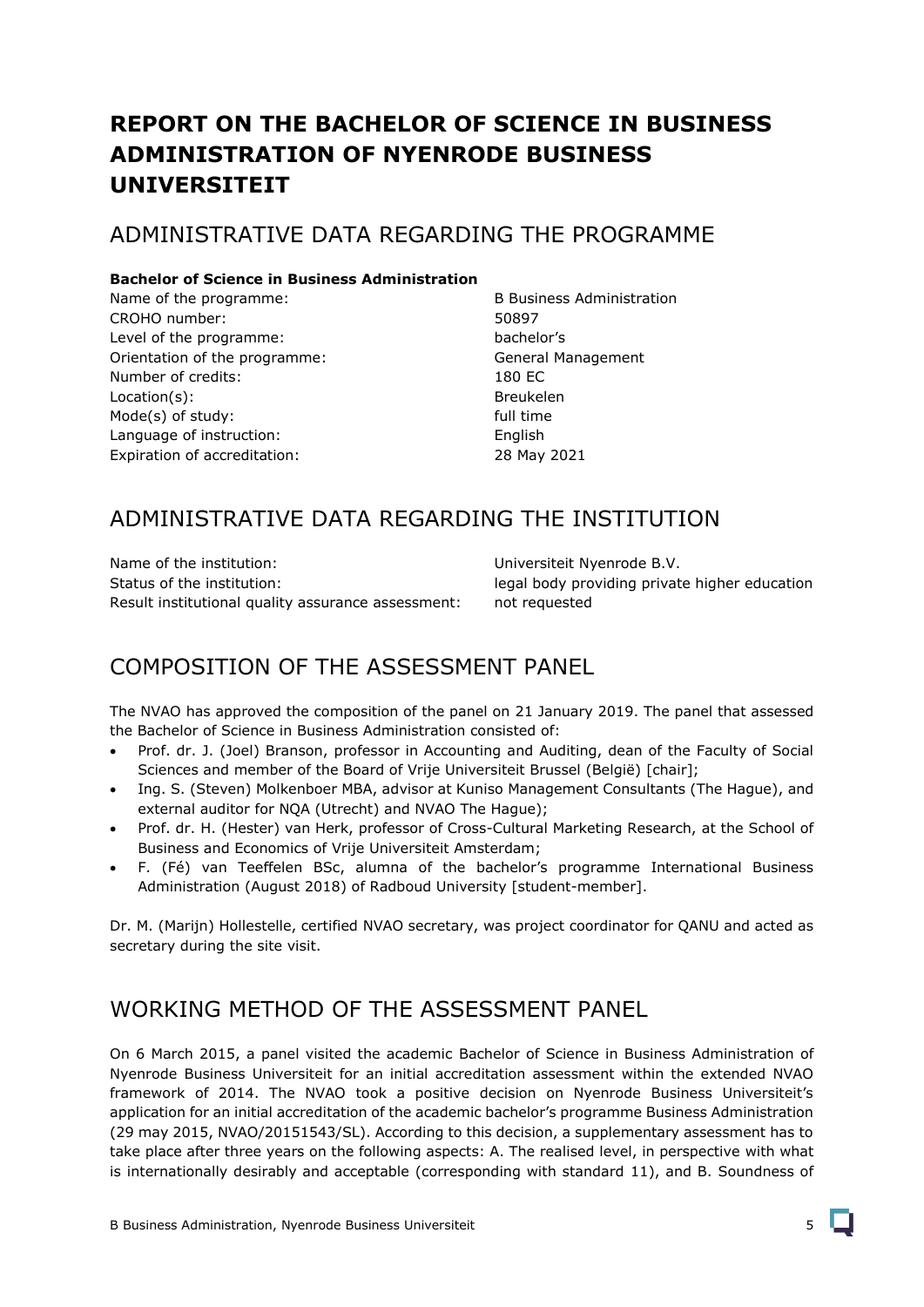the assessment, testing and examination of the student work (corresponding with standard 10). With this aim, a new assessment panel was installed, including members of the initial assessment panel that performed the review in 2014 (Prof. dr. J. Branson and Ing. S. Molkenboer MBA were involved in the initial assessment of the bachelor's programme Business Administration). This new panel visited the programme on 4 March 2019. This report describes the findings and considerations of the panel regarding these standards. On behalf of Nyenrode Business Universiteit, quality assurance agency QANU was responsible for logistical support, panel guidance and the production of the report.

#### *Preparation*

On 22 January, the panel chair was briefed by QANU on his role, the assessment framework, the working method, and the planning of site visits and reports. The other panel members were also briefed in advance. The procedure on how to assess the particular standards for this supplementary assessment was discussed with the chair and the panel member with assessment expertise. Students have not yet started their bachelor's thesis in this case, so it was discussed how to proceed with assessing the realised level of the students. It was agreed that for the last part of the second year, the examinations the students took for seven key courses would be checked. A random selection of 15 students (of the in total 27 students) was made, of which 7 examinations of each student would be checked by the panel. Care was taken that the distribution of grades matched the distribution of grades of the seven key courses. A preparatory panel meeting was organised on 3 March 2019. During this meeting, the panel members discussed the way in which it would use the standards in the assessment framework. The panel also discussed their working method and the planning of the site visit and report.

The secretary composed a schedule for the site visit in consultation with the programme management. Prior to the site visit, the programme management selected representative partners for the various interviews. See Appendix 3 for the final schedule.

Before the site visit to Nyenrode Business Universiteit, QANU received the self-evaluation report of the programme, a selection of course examinations taken by the students, and the respective course outlines, and sent these to the panel.

After studying the self-evaluation report, examinations, course outlines and assessments, the panel members formulated their preliminary findings. The secretary collected all initial questions and remarks and distributed these amongst the panel members at the preparatory meeting.

At the start of the site visit, the panel discussed its initial findings on the self-evaluation report and the selected examinations, as well as the division of tasks during the site visit.

#### *Site visit*

The site visit to Nyenrode Business Universiteit took place on 4 March 2019. Before and during the site visit, the panel studied the additional documents provided by the programme. An overview of these materials can be found in Appendix 4. The panel conducted interviews with representatives of the programme: students, staff members, the programme's management, and representatives of the Board of Examiners. It also offered students and staff members an opportunity for confidential discussion during a consultation hour. No requests for private consultation were received.

The panel used the final part of the site visit to discuss its findings in an internal meeting. Afterwards, the panel chair publicly presented the panel's preliminary findings and general observations.

#### *Report*

After the site visit, the secretary wrote a draft report based on the panel's findings and submitted it to a colleague for peer assessment. Subsequently, the secretary sent the report to the panel. After processing the panel members' feedback, the secretary sent the draft report to the programme management in order to have it checked for factual irregularities. The secretary discussed the ensuing comments with the panel's chair and changes were implemented accordingly. The report was then finalised and sent to the Faculty and University Board.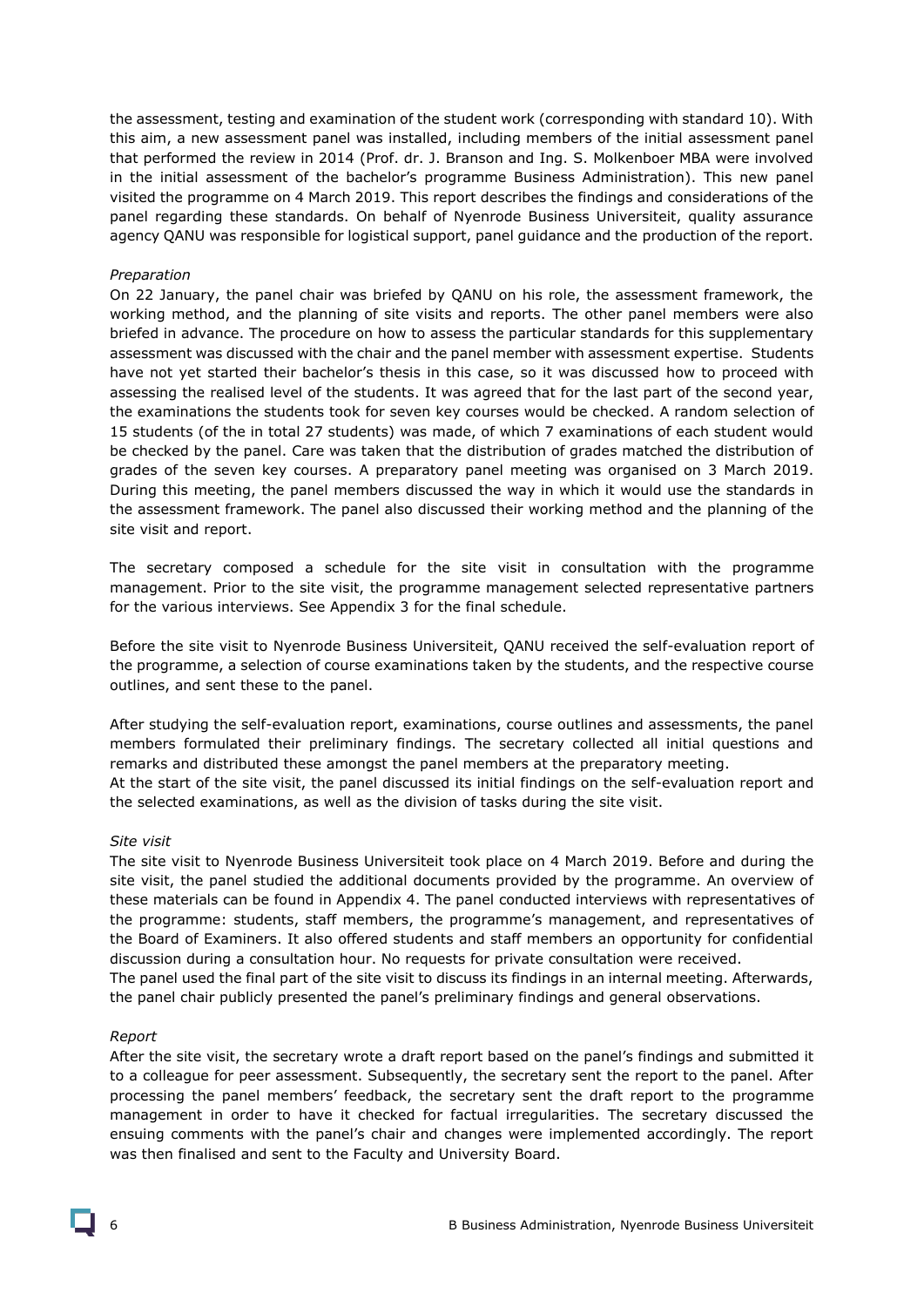#### *Definition of judgements standards*

In accordance with the NVAO's Assessment framework for extensive programme assessments 2014, and after deliberation with the NVAO bureau, the panel used the following definitions for the assessment of standard 11 and the programme as a whole:

#### **Generic quality**

The quality that can reasonably be expected in an international perspective from a higher education bachelor's or master's programme.

#### **Unsatisfactory**

The programme does not meet the current generic quality standards and shows serious shortcomings in several areas.

#### **Satisfactory**

The programme meets the current generic quality standards and shows an acceptable level across its entire spectrum.

#### **Good**

The programme systematically surpasses the current generic quality standard.

#### **Excellent**

The programme systematically well surpasses the current generic quality standard and is regarded as an international example.

In accordance with the NVAO's Assessment framework for extensive programme assessments 2014, and after deliberation with the NVAO bureau, the panel used the following definitions for the assessment of standard 10:

#### **Meets the standard**

The programme meets the generic quality standard.

#### **Partially meets the standard**

The programme meets the generic quality standard to a significant extent, but improvements are required in order to fully meet the standard (see Additional assessment rules regarding conditions).

#### **Does not meet the standard**

The programme does not meet the generic quality standard.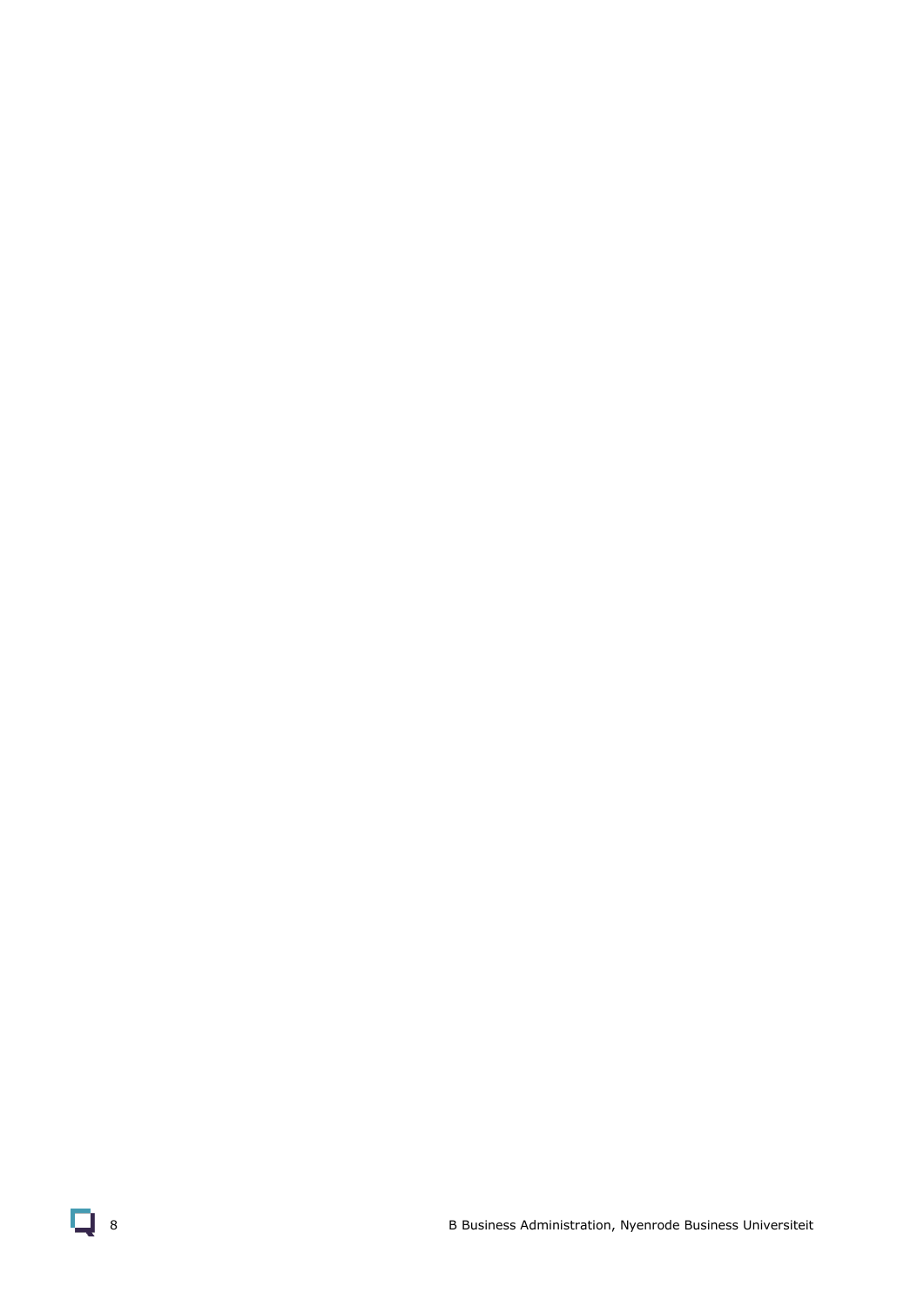### <span id="page-8-0"></span>SUMMARY JUDGEMENT

The panel has obtained a complete and clear picture of the achieved level. It concludes that the subjects and exams studied are on the level of what can be (internationally) expected for students in the last phase of a bachelor in Business Administration. The panel assesses that the students have obtained a sufficient level that, taken into account the parts of the programme that still have to be completed, should enable them to reach the required level and sufficiently reach the ILOs of the programme after completing the third year.

Occasionally, fine-tuning between course content and exam questions is in place. This can be expected from a programme that has just started. The panel suggests that the programme keeps a keen eye on matching between the course content and the exam content of courses.

The panel highly values the development of the PLDJ framework, and deems this approach fitting in addressing the LES-values in the programme, together with the attention for the LES-values in the courses. The LES-values are a valuable addition to the programme. The panel would like to encourage the programme to keep monitoring the balance in the programme to safeguard the level of the academic courses.

The panel suggests to install the suggested Advisory Board at its earliest convenience, to further safeguard that the acquired level of the students meets the standards and requirements of the professional field.

The Board of Examiners functions actively and adequately to safeguard that the assessment remains of a high level, and takes sufficient measures to prevent academic misconduct.

The panel sees a clear and sufficient link between the curriculum, exams, ILOs and the LES-values. The LES-values are appropriately assessed in a separate track and also in the other courses. The thesis guidelines and rules in place are adequate to assess the bachelor's theses.

The programme currently assures the quality of assessment in an adequate way. As the programme is rapidly growing, further formalization could strengthen the assessment system in the future, as acknowledged by the programme. An assessment plan could be helpful to keep insight in the coherence of the total course programme and assessment framework. The panel is enthusiastic about the online assessment tool and encourages the programme to implement its use structurally. Structural use of assessment matrices could further strengthen the transparency of assessment and would be welcomed. The panel noted that the programme had developed a clear assessment form for the bachelor theses and recommends adding rubrics to clarify the assessment criteria to enhance further transparency. The panel welcomes that teachers are aware of the need for benchmarking, and would like to recommend the Board of Examiners, in consultation with the programme management, to proactively take the lead in the benchmarking process of the programme and its courses. The exchange programme is a valuable asset in the programme. The panel would like to encourage the programme to see how the exchange programme in its current shape of 30 EC will effectively fit and balance in practice with the rest of the programme.

Summarising, the panel observes a programme with a sound assessment system in place, which delivers students on a level that can be expected for a bachelor in Business Administration. The panel encourages the management to take the programme to the next level by addressing the pointers the panel has addressed above.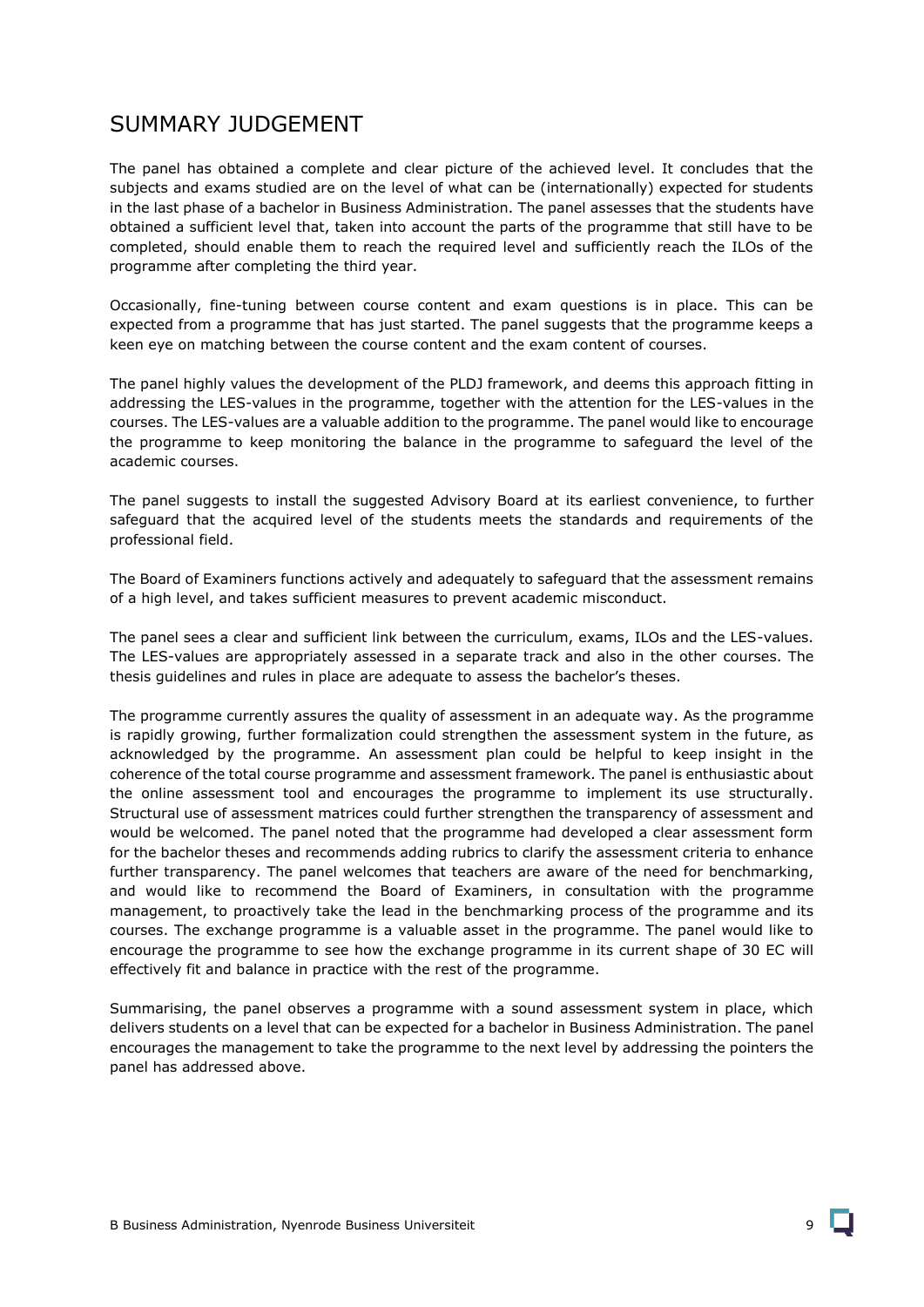The panel assesses the standards from the NVAO decision (29 may 2015, NVAO/20151543/SL) and in accordance with the *Assessment framework for extensive programme assessments 2014* in the following way:

*Bachelor of Science in Business Administration*

*Level achieved* Standard 11 satisfactory

*Assessment* Standard 10 and 10 meets the standard standard in the standard meets the standard

General conclusion and the standard conclusion of the standard meets the standard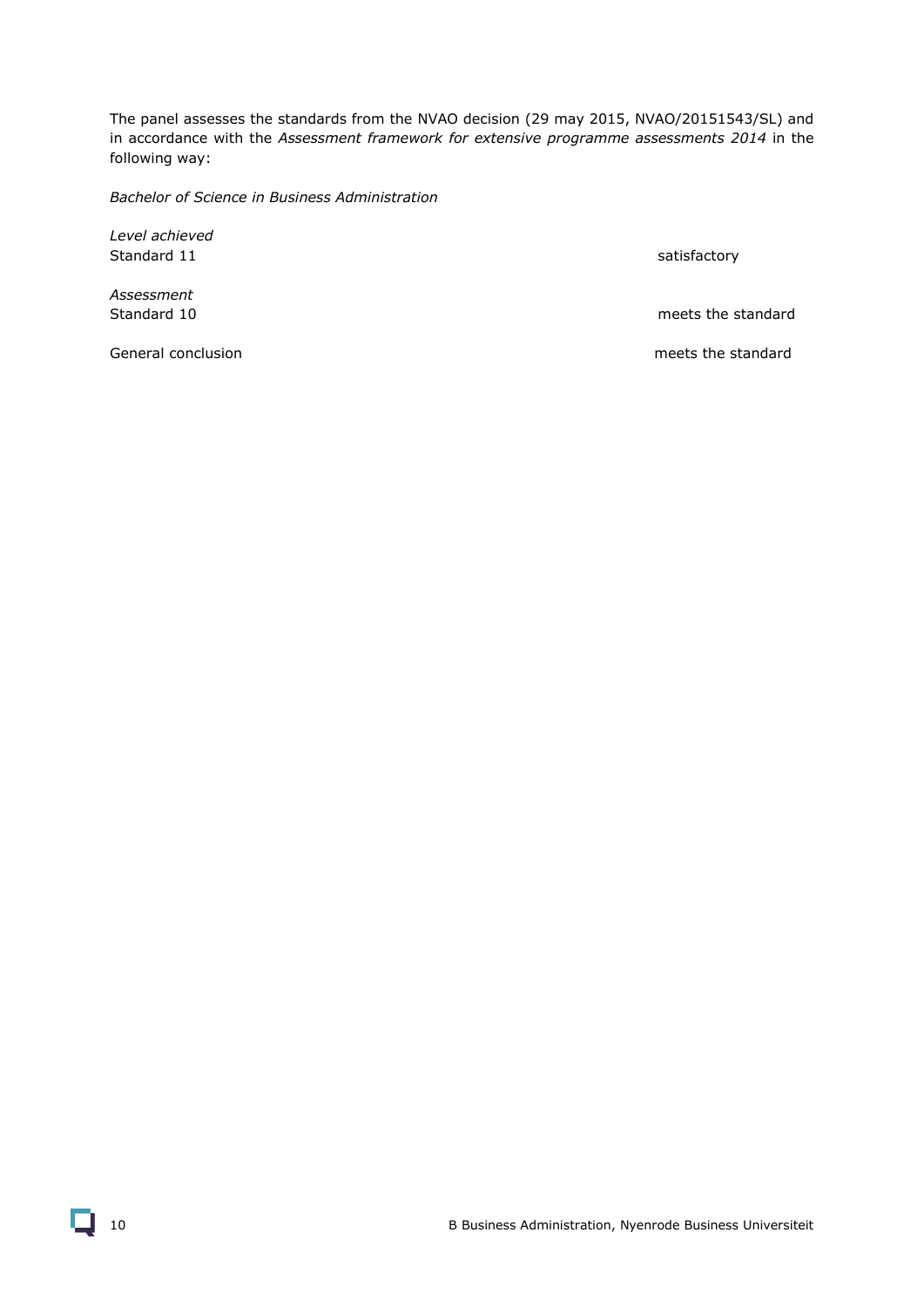### <span id="page-10-0"></span>DESCRIPTION OF THE STANDARDS FROM THE ASSESSMENT FRAMEWORK FOR EXTENSIVE FRAMEWORK ASSESSMENTS

#### *The Nyenrode bachelor's programme Business Administration*

The Nyenrode bachelor's programme Business Administration aims to provide students with academic knowledge and the ability to apply this information within a management context. Besides the academic components of the program, personal development of students is very important; it enables them to further develop their individual potential. The bachelor's programme aims at developing students into good leaders as well as excellent followers, with a hands on mentality. Therefore, the programme has embraced the Nyenrode mission statement: "To serve society by shaping responsible leaders." Part of the academic programme is the educational philosophy of the values *Leadership, Entrepreneurship, and Stewardship* (LES)*.* Students are exposed to the LESvalues within the programme, and by the demanding on-campus experience. The bachelor's programme Business Administration curriculum takes three years to complete (180 EC). In year one, students obtain the basics of business, academic thinking and the main functional disciplines (business mathematics, marketing, finance and strategy). Year two aims at deepening knowledge and obtaining hands-on experience. In year three, students are challenged to expand their horizon by means of an international exchange programme. In the second part of year three, students complete a bachelor's thesis. Staff members are part of different expertise centres. The Centre Director is responsible for the courses delivered by his/her centre. This includes the selection and development of competent lecturers for the courses and the further development of academic knowledge and teaching materials in the centre's areas of expertise.

#### **Standard 11: Realised level**

The realised level, in perspective with what is internationally desired and accepted.

#### **Findings**

Because the first 27 students who entered the programme are now in their third year, no bachelor's theses are available to assess the final attainment levels. Therefore, the panel requested to see course work, and requested to see the exams that were filled in by the students. In order to assess the level achieved by the bachelor students, the panel examined course work of fifteen students both in preparation to and during the site visit. The studied exams covered seven courses from the then just finished third and fourth term of year two of the bachelor's: Accounting and Finance III, Business Ethics, Cross Cultural thinking, Doing Business Research III, Finance II, International Business, The Future of work. The panel also assessed how the LES-values were addressed and realised in these courses.

### *Course alignment with ILO's*

The panel assessed that, as a whole, these seven subjects tie in with the nine intended learning outcomes (ILOs) of the programme, as shown in appendix 1: Fundamental academic knowledge of Business Administration disciplines; Fundamental knowledge and skills of relevant academic research methodology; Ability to apply critical and cross border concepts of thinking; Ability to pinpoint (technological/societal) developments in business; Ability to apply academic and business-related skills; Ability to use appropriate knowledge on academic and professional networking; Ability to act in an international (business and /or academic) context; Insight into one's own strengths and weaknesses; Ability to transfer, disseminate and apply knowledge and skills.

#### *Achieved course level*

The panel studied the assessments of these courses. The panel also studied a list of the number of students who passed the examination at their first go, the number of students who had to resit the exam and looked into the distribution of grades among those who passed. The panel also reviewed the distribution of points to the various parts of the exams and the overall grades for all students of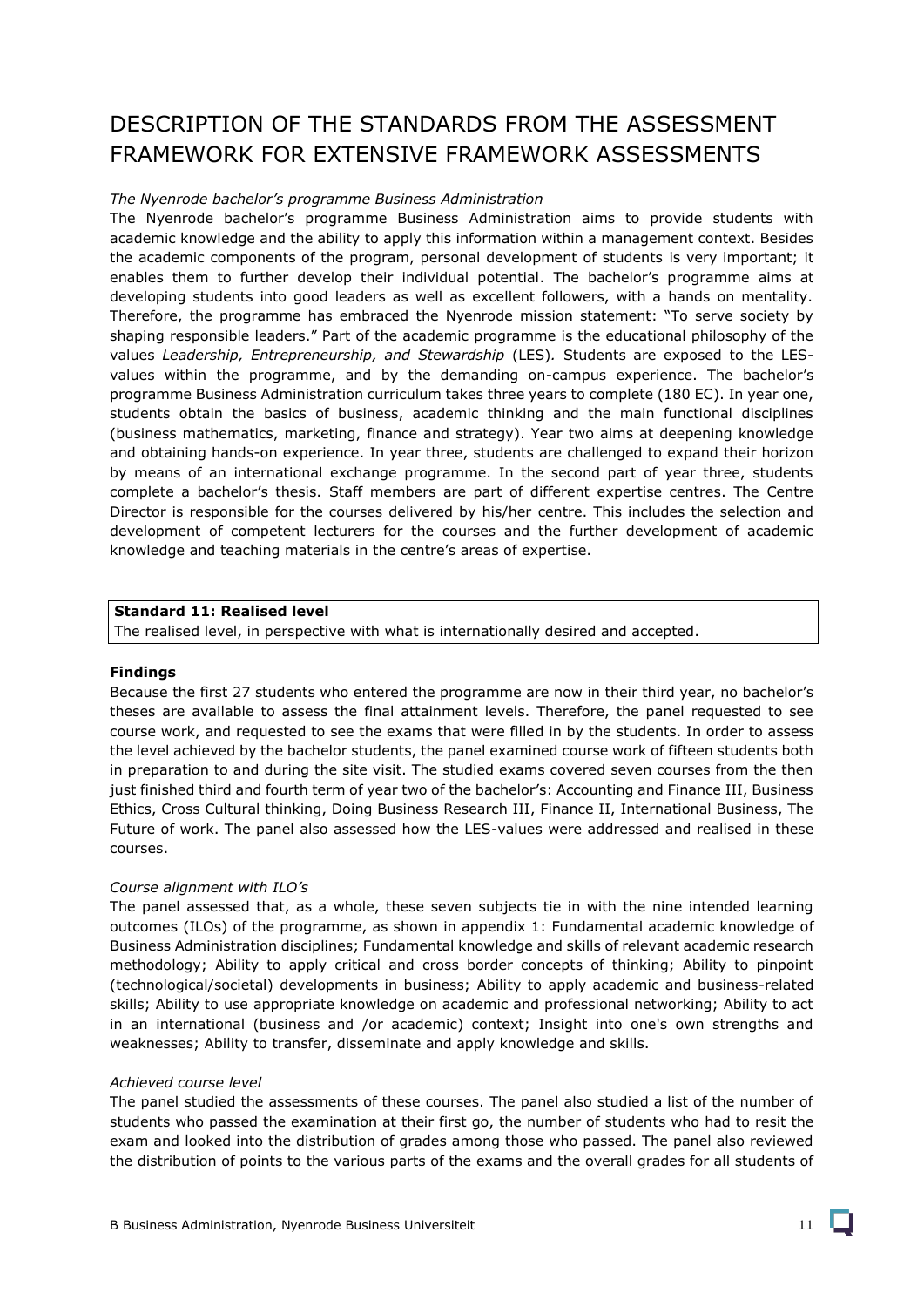the courses in Cross Cultural Thinking and Business Ethics, because the panel perceived that these courses have low average grades.

From the self-evaluation, it became clear to the panel that the  $2<sup>nd</sup>$ -year course Cross Cultural Thinking had a 0% pass rate for the individual assignment. During the site visit, teachers explained that this was due to a mismatch between expectations of the lecturer and the level of the students. The panel subsequently studied the examinations, the course outline and course material for Cross Cultural Thinking. The panel concluded that not only a mismatch could be perceived with respect to the expectations of the individual assignment, but that the content of this course also did not seem to fully match the content of the examination questions. The panel is aware that these things happen in new programmes; this was the first batch of students taking this particular course. Programme management and the teacher of this course are reviewing the course and examination and aim to communicate the proper course expectations to the students. The panel trusts the programme to continue working on a better alignment of this particular course and its examinations/course materials.

For the course Doing Business Research III, the panel observed in the self-evaluation that all students passed the exam, with the highest average grade of all the courses studied by the panel. During the site visit, the panel looked at the course material and the exam questions and the examinations made by the students. The panel assessed that the level of this course is what can be expected for this second year business course, but that the level of difficulty of the exam questions should be raised to better meet the international standards expected for an academic Bachelor of Science in Business Administration. The panel is pleased to hear from the programme management that they agree that the level of this course could be raised, and is exploring various options to do so. The panel suggests that the programme keeps a keen eye on the alignment between the course content and the exam content of courses. The panel trusts the programme to continue working on a better alignment of this particular course and its examinations.

In reviewing the list of grades for the selected courses, the panel concluded that for the business courses, students receive relative high grades, and for the finance courses (for instance Accounting and Finance III, Finance II) relative lower grades. Students indicated that mathematics in the first year is considered to be a tough course to pass. Exams of Mathematics for Business (year 1) of several students were studied during the site visit by the panel, to assess the achieved level for this course that serves as a mathematics base for further finance courses. The panel assessed that the level of this course is what is to be expected for a first year introductory mathematics for business course, and that the exam questions fit the course material at the intended level. Also, the panel studied additional exams for Accounting and Finance III, which they assessed as being on the level of what can be expected for a course in accounting given in the second half of a bachelor's in business administration.

Teachers and the programme management acknowledge that students find these subjects difficult. Students tell the panel that when they are selected for the programme with high school mathematics 'wiskunde A', they are told that they should expect to work hard. The programme management indicates that they do not look for students with the best grades, but for a combination of grades and capabilities to survive and profit from the intensive campus life. Next to academic knowledge and skills in the business administration field, students are expected to work harder to also develop the LES-values, specific for Nyenrode Business Universiteit. Teachers and the programme management indicate that the programme wishes to uphold the level of the course and is not inclined to lower examination standards. When students encounter difficulties in a course, additional classes are given by teachers and/or by students, to help students that experience initial difficulties with the level of these courses acquire the necessary level. Because of the relative small groups of students, this is a manageable approach according to the panel. The panel is of the opinion that the admission process is suitable for the selection of students in line with the programme's objectives. Although students score less high on the finance subjects, the programme is acting adequately to uphold the level and help students to get through the exam.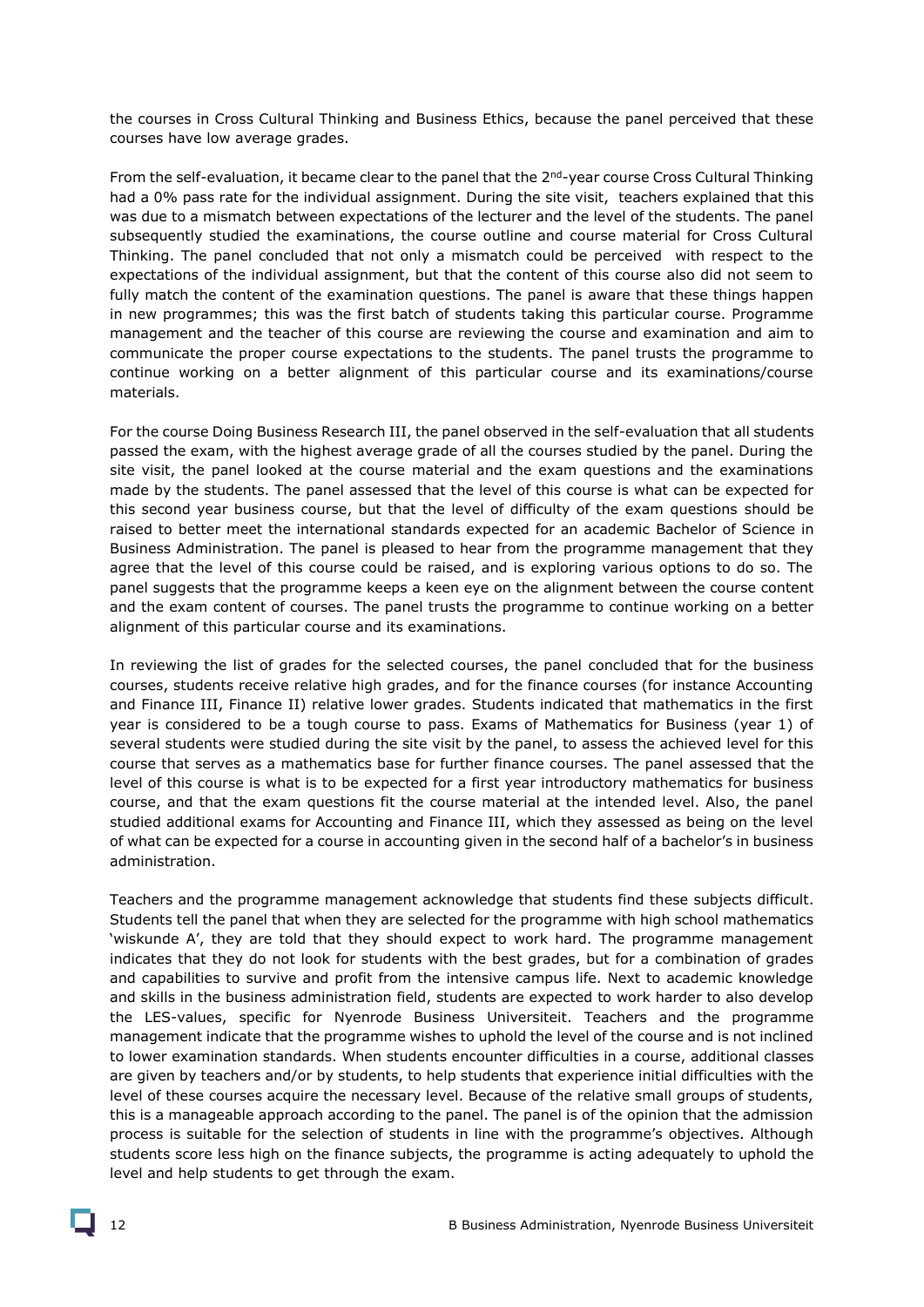Students value the LES-values and also indicate that the academic level of the programme is sufficient, but could be more challenging. While acknowledging that the LES-values ask something extra of students, the panel would like to encourage the programme to keep monitoring the level of the academic courses.

#### *Benchmarking*

In speaking with teachers and the programme management, the panel learned that teachers individually compare national and international courses to benchmark the level and content of their own courses. The panel considers this to be of importance also for the exchange programme, and it is necessary to keep aligned with (inter)national expectations in relation to other programmes, and to keep in touch with the needs of the professional field.

The panel learned from the self-evaluation and the programme management, that an Advisory Board is to be installed to ensure a good connection with the future field of employment for students of the programme. The panel would like to encourage the programme to install the suggested advisory board at its earliest convenience, to further safeguard that the acquired level of the students meets the standards and requirements of the professional field. Awareness is present, but more attention is needed to implement procedures to benchmark the programme nationally and internationally, according to the panel (see also under Standard 10, *Board of Examiners*).

#### *Group work*

Almost all courses are assessed by means of a group assignment and an individual assignment. The management and teachers indicate that group work is important in implementing the LES-values and learning to work together in teams. Students indicate to the panel that for some courses, for example Finance II and Accountancy and Finance III, 2 group assignments are required, next to an individual assignment. In these cases, students consider that one group assignment could be enough. The panel agrees that group work is important, and overall observes that group work is sufficiently balanced with individual assignments and tests, but that in some courses the programme could consider limiting the number of group assignments.

#### *Coordination between teachers*

The programme makes use of (for a large part) external teachers. Half of the teachers are external teachers, of which 9% have obtained a UTQ and 18% have obtained a PhD; of the faculty, 65% has obtained a UTQ, and an equal percentage has obtained a PhD. The substantial amount of external teachers enriches the programme but also represents a challenge with respect to the coordination of and alignment between the various courses. At the moment, several teachers teach within the same course. In each course, there is always a faculty member involved. The programme management is aware of this challenge, and is aiming for fewer and dedicated teachers per course. To create more cohesion, it is in the process of defining specific learning trajectories that are supervised by a coordinator. Furthermore, just before the panel visited the programme, an Academic Director was appointed to coordinate integration and coherence between courses within the programme. The panel values this addition, which would be of assistance in realising the recommendations of the panel in this report.

#### *LES-values*

The programme has incorporated the LES-values in the programme in two ways: a separate course throughout the programme, addressing the LES-values specifically, which was also advised by the previous visitation panel. The panel assessing the programme for the initial accreditation in 2015, recommended that the programme could be strengthened by developing a separate learning trajectory for the LES-values. The programme has done this by developing the Personal Leadership Development Journey (PLDJ), which runs throughout the programme. The focus in this journey starts at looking at 'Me' and then subsequently develops to looking at 'We', 'Work' and 'World', viewing things in a broader perspective. Active participation is required from students at all levels. Sports are included in the curriculum as part of the PLDJ journey to help building the student's character. This helps to develop the LES-values, as it addresses social and communication skills, and personal, team and leadership skills. A hands-on experience is incorporated in the programme in a Fundraising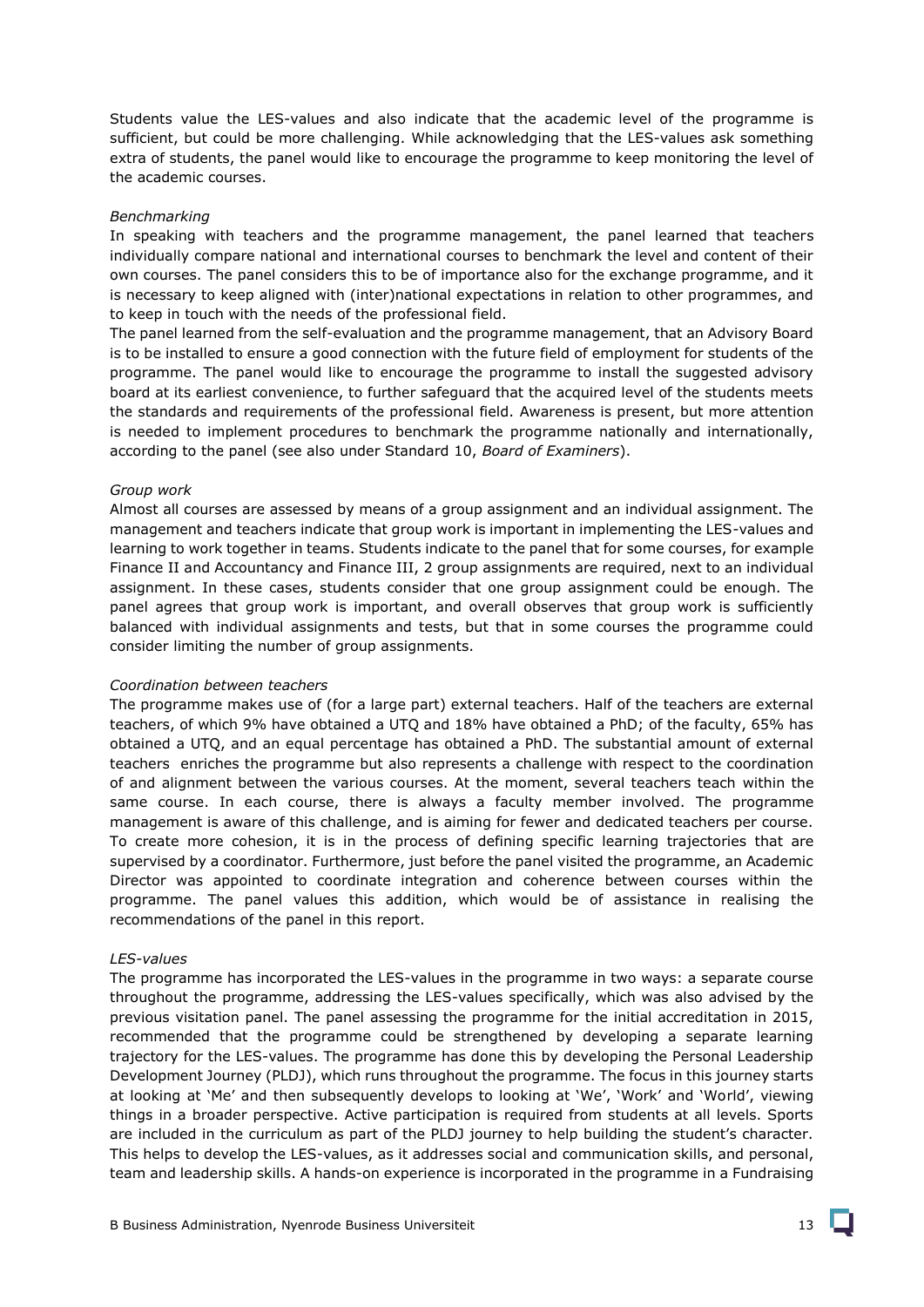Project and a Company Project, combining and putting into practice the LES-values. The fundraising project takes place in the last term of the first year. During this module the students are putting in practice what they have learned in theory thus far. It is also aimed at preparing the students for the Company project. As part of the fundraising project, students are asked to develop their own project in order to raise funds for charities (ngo's) in close contact with the management of the participating organizations. The Company project runs through the whole of the second year.

The panel highly values the development of the PLDJ framework, and deems this approach fitting in addressing the LES-values in the programme, together with the attention for the LES-values in the courses. The panel is pleased that the programme took the advice of the earlier assessment seriously and reacted in such a dedicated manner. In speaking with students, teachers and the management, and reading the self-evaluation document, the panel got a better idea of how these LES-values contributed to the programme. According to the panel, the specific additional value and uniqueness of this approach could be made more explicit.

#### **Considerations**

The panel has obtained a complete and clear picture of the achieved level. It concludes that the subjects and exams studied are on the level of what can be (internationally) expected for students in the last phase of a bachelor in Business Administration. The panel assesses that the students have obtained a sufficient level that, taken into account the parts of the programme that still have to be completed, should enable them to reach the required level and sufficiently reach the ILOs of the programme after completing the third year.

The programme is taking several steps to better safeguard that the academic level of the courses is met, and the panel is looking forward to see the results of the realised implementation of these measures.

Occasionally, fine-tuning between course content and exam questions is in place. This can be expected from a programme that has just started. The panel suggests that the programme keeps a keen eye on matching between the course content and the exam content of courses.

The panel highly values the development of the PLDJ framework, and deems this approach fitting in addressing the LES-values in the programme, together with the attention for the LES-values in the courses. The panel would like to encourage the programme to keep monitoring the balance in the programme to safeguard the level of the academic courses.

The panel suggests to install the suggested Advisory Board at its earliest convenience, to further safeguard that the acquired level of the students meets the standards and requirements of the professional field.

#### **Conclusion**

*Bachelor of Science in Business Administration:* the panel assesses Standard 11 as '*satisfactory*'.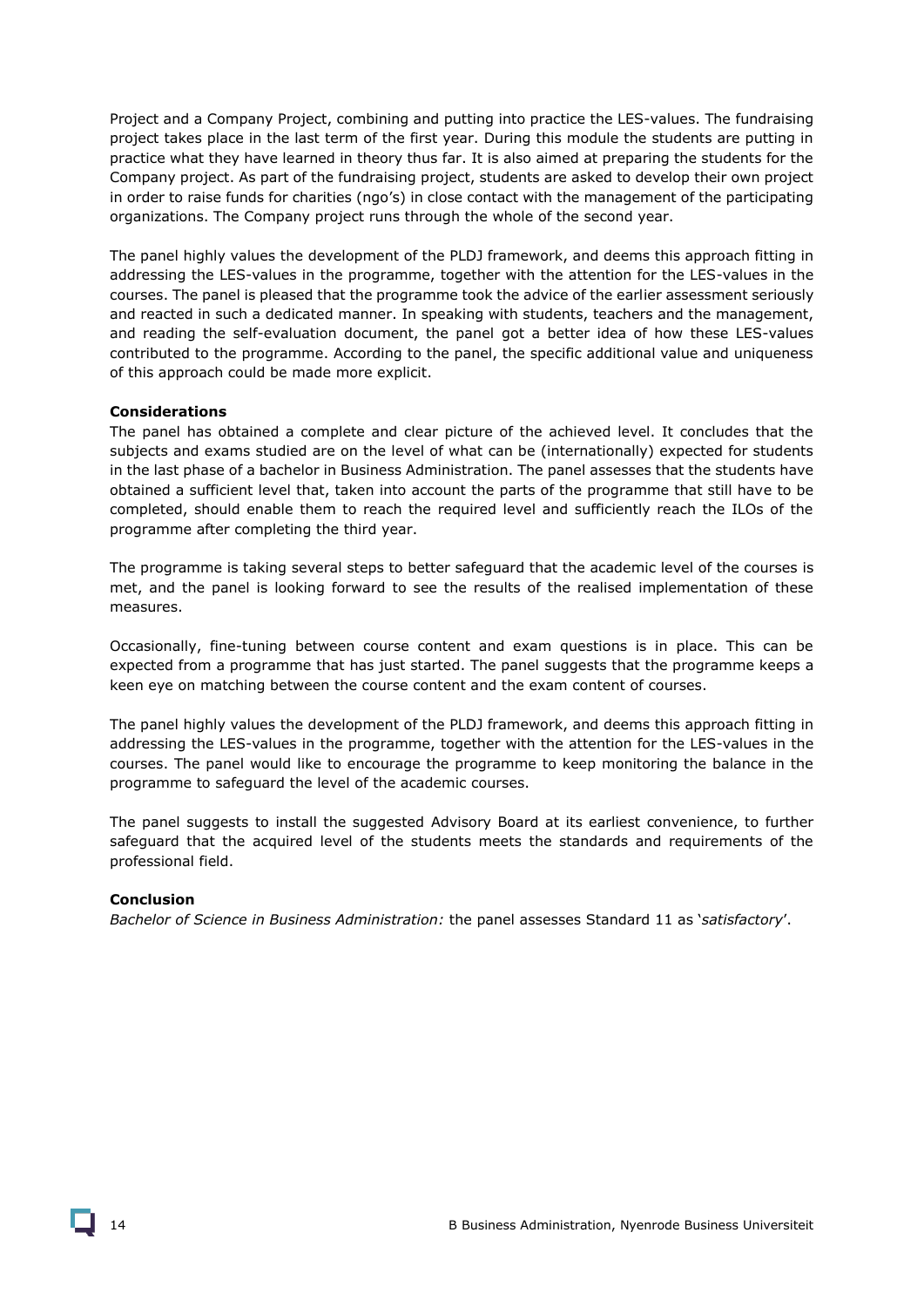#### **Standard 10: Assessment**

Soundness of the assessment, testing and examination of the student work.

#### **Findings**

To establish soundness of the assessment, the panel investigated the connection between exams and the ILO's, the formalisation of the assessment methods in use, the way in which students are prepared on their final project, how the programme aims to assess the bachelor's thesis, and the way the BoE is operating.

#### *Exams and ILOs*

Before the site visit, the panel studied the programme's curriculum and seven courses for closer scrutiny. The selection criteria of these courses have been described under the panel's working method. For an overview of the full curriculum, see appendix 2.

The panel reviewed course outlines of the seven courses mentioned, which are used by each course, in which goal and content of the course are described, the requirements to pass a test, and which types of assessment are to take place (individual, group, participation requirements, mid-term tests, etcetera). In reviewing the course outlines of the seven selected subjects (Accounting and Finance III, Business Ethics, Cross Cultural thinking, Doing Business Research III, Finance II, International Business, The Future of work), the panel is pleased to perceive a clear link between the exam contents and the learning outcomes and LES-values. The panel noted that the programme is still working on its assessment plan. Timely preparation of a comprehensive assessment plan is strongly advised.

The panel learns from the self-evaluation and from talking to teachers and students, that the LES values are specifically included in the course outline and assessed in every course. Use of an assessment matrix would yield a clearer assessment of the LES-values, according to the panel. A separate track addressing the LES-values has been introduced, the Personal Leadership Development Journey (PLDJ). By speaking to teachers and students, the panel is of the opinion that the LES-values are assessed in a sufficient way, both in the regular courses as in the PLDJ-trajectory.

#### *Formalization of assessment*

The programme has taken a number of steps to further formalise the used assessment methods: an Assurance of Learning (AoL) system to demonstrate that students achieve the learning outcomes is being developed, an Assessment Matrix will be gradually introduced, and implementation of an online assessment tool has started. The Nyenrode Assessment Committee developed courses for the Nyenrode faculty and programme management on how to use the Assessment Matrix in a proper way. During the current Academic Year the use of the Assessment Matrix will be gradually introduced in all courses.

The panel reviewed the seven key courses (course outline, course material in use) and the exams taken by the students. The used methods in assessing the level of the students are open essay questions, papers, and multiple choice examinations. Based on the material presented, the panel reviewed the level of the courses and the examinations. The panel is convinced that the methods used are balanced and accurately assess the level of the students. Students experience a low threshold to address teachers and receive feedback on their work in a constructive and informal setting. The panel does observe that the amount of students entering the programme has doubled since the start of the programme, thus creating the need to develop more formalized ways of assessment. The programme management and teachers agreed with this finding and are working on formalising assessment methods.

This observation aligns with actions that are in progress since August 2018, when Nyenrode started to develop an Assurance of Learning (AoL) system. The AoL system aims to demonstrate that students achieve the learning outcomes set at university level for bachelor's, master's and PhD programmes. These are in line with the learning outcomes of the programmes in which students are enrolled. The first steps in this process are defining overall goals and objectives for the three main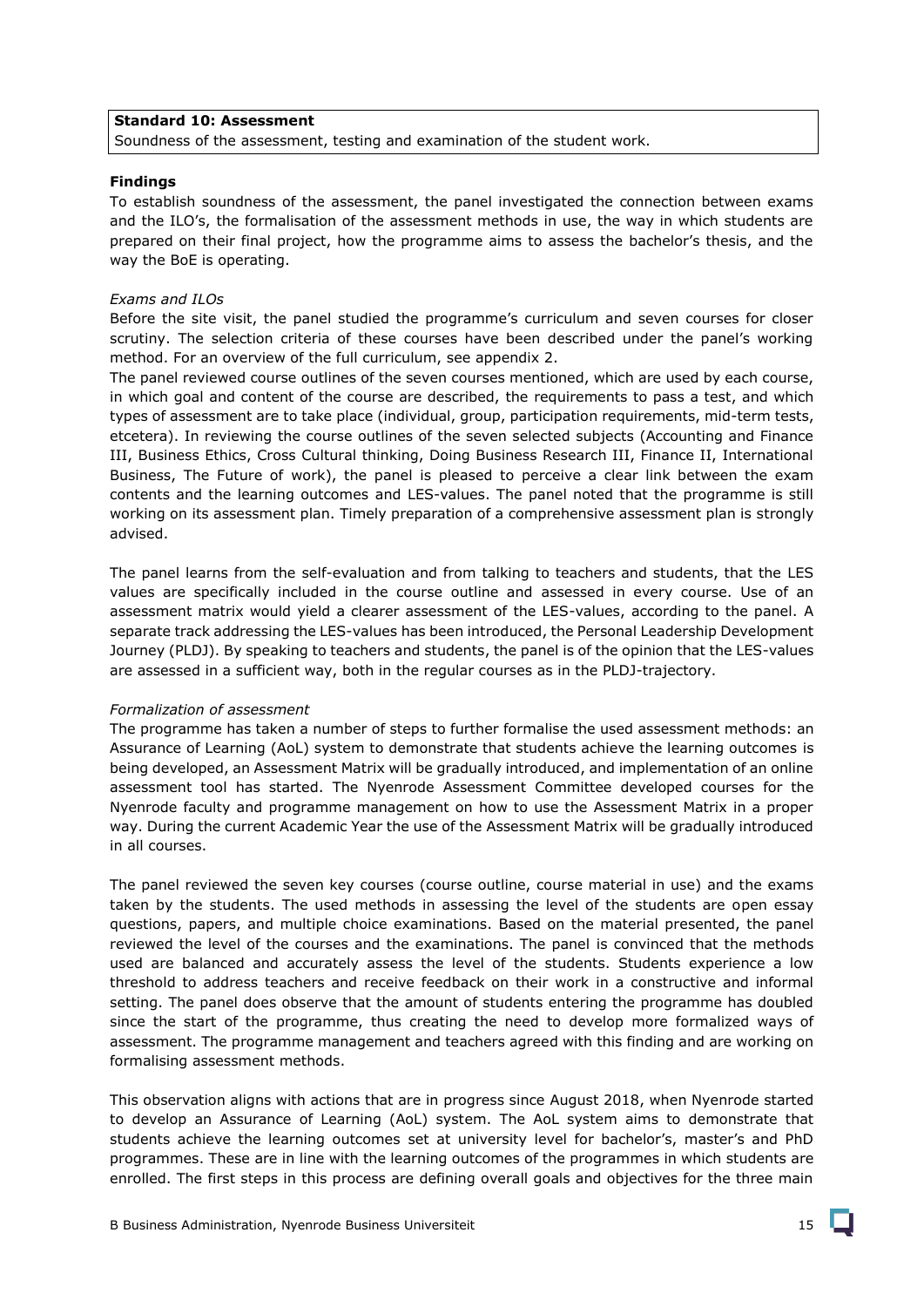types of degree program: Bachelor, Master and PhD. After this initial step the goals will be mapped on the different curricula in order to define where and when AoL measurement should take place for that particular programme and rubrics will be developed. Nyenrode expects this to be finished before May 2019.

Nyenrode recently started implementing *Cirrus*, an online assessment tool. The panel values this as a strengthening of the assessment procedure of the programme, which will minimize the risk of administrative mistakes. The panel welcomes these developments and wishes to encourage the programme to continue with these developments, and to start using the assessment matrices on a structural basis.

#### *Exchange programme*

Students take an exchange programme with an equivalent of 30 EC at partnering universities abroad. The programme has a list of partnering universities from which students can pick an institution whose profile and courses fits the personal preference of the student. The panel values the personalised approach and fit with respect to individual students' wishes. In speaking with the programme management and the Board of Examiners, the panel did wonder if sufficient quality of the exchange universities is safeguarded by this way of choosing exchange universities. The panel fears that with growing student numbers, this could possibly lead to loss of quality. A well-founded choice of exchange partners based on quality of the institutions could be helpful to structurally help safeguard the quality of the exchange programme. The programme management reviews the proposed programme in advance and makes a decision if the selected courses abroad fit both the bachelor's programme Business Administration and the personal development goals of the student. Students sign a Learning Agreement with respect to the courses the programme management has agreed upon. After the exchange, the courses taken and the grades obtained are again reviewed by the Examination Committee, who checks if students have completed the courses mentioned in the Learning Agreement, and will credit the student with 'pass' or 'fail' for the exchange programme. The grades obtained during the exchange programme are mentioned on the list of course results, but solely as a foundation for the assessment 'pass' or 'fail'. At the time of the site visit, the first students just returned from the exchange programme. Initially, the exchange programme was scheduled to comprise 15 EC; after the initial accreditation, when the programme actually started, the exchange programme was enlarged to comprise 30 EC. The panel would like to encourage the programme to monitor if the exchange programme in its current shape of 30 EC completely fits the rest of the programme. It would be beneficial if the programme monitors if the knowledge students obtain during their exchange is complementary to what they have obtained at Nyenrode, in order to have acquired sufficient knowledge and skills to start their bachelor's thesis work thereafter.

#### *Thesis assessment guidelines*

Students who first enrolled the programme in 2016 are about to start preparing for their bachelor's theses. Students start the thesis process in term 3 of the third year with courses on 'Methods of data analysis' and 'Thesis preparation and academic writing'. The writing of the bachelor's thesis is then part of the programme's final term. The first students will start working on their thesis from April 2019 onwards. The panel reviewed the thesis guidelines, including a score card and the thesis assessment rules. The panel sees adequate thesis guidelines and rules, and is pleased that the assessment form proposed is adequate to assess the bachelor's theses in a clear and comprehensive way. As a pointer, the panel would like the programme to add rubrics for each assessment criterion, to make completely clear to students which criteria are used for obtaining a particular score, particularly because the programme makes use of a relatively large number of (both internal and external) assessors.

#### *Board of Examiners*

The Exam Committee General Management (EC) monitors the grading of all exams. The EC monitors grades and assesses whether exams are of an adequate level and fit the content of the courses and the intended learning outcomes. In October 2018 the EC took the initiative for an external assessment of four exams: Evolution of strategy (first year), Managerial Finance (second year);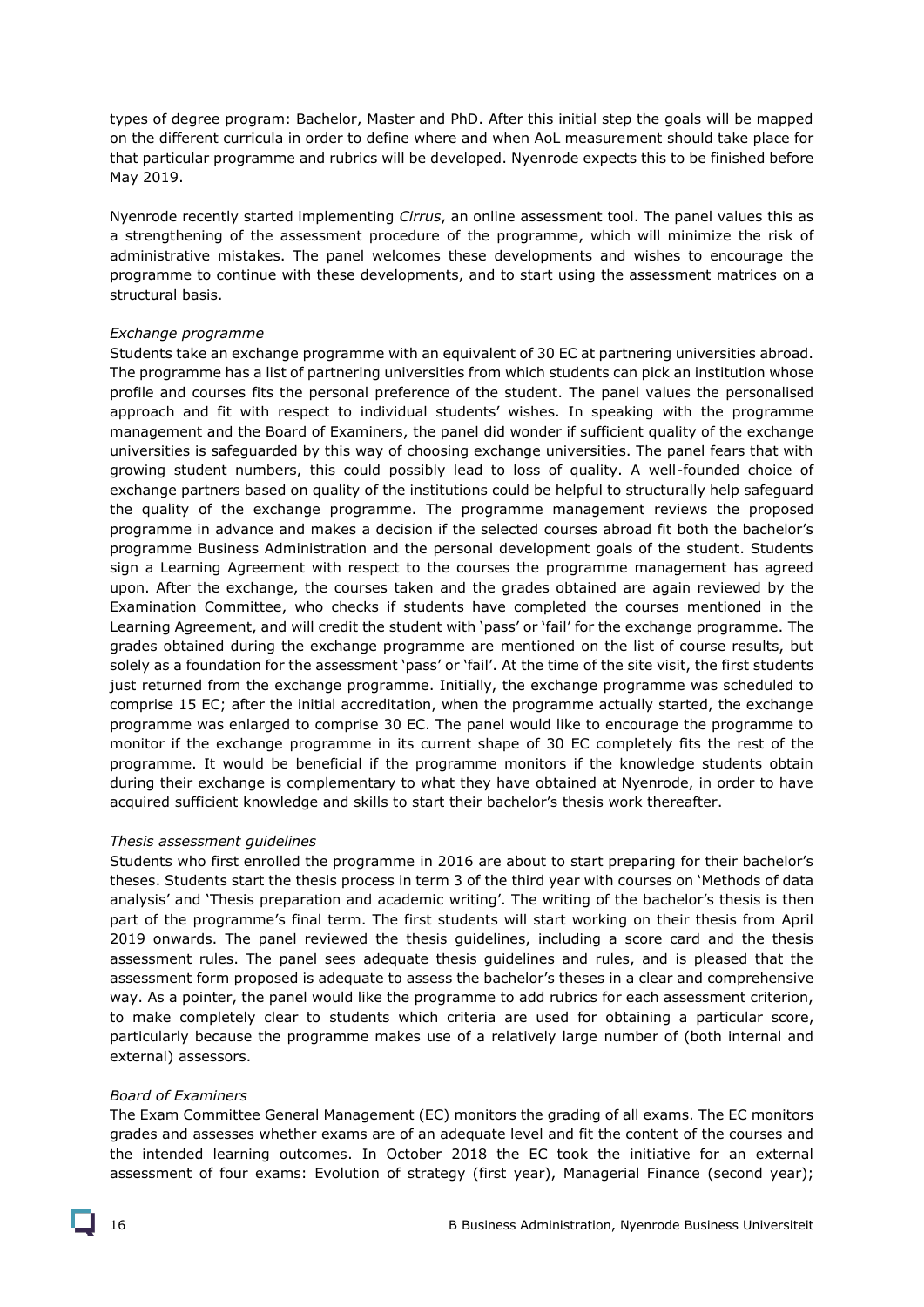Operations management (second year) and Rhetoric & Debating (first year). The outcome of this external assessment was that the exams on a general level are sufficient for the level of the programme. The use of assessment matrices is strongly recommended by the panel as this would clarify the relation between the ILO's and the courses. Programme management already started to endorse all examiners to use assessment matrices. This line of action ties in with the overall assessment policy of Nyenrode, which requires the introduction and use of the assessment matrices in all degree programs. The EC organizes courses for teachers in order to familiarize them in working with these matrices. The panel welcomes this development. The EC has a protocol in place to deal with fraud, plagiarism and academic misconduct. In talking to the EC, teachers and students, the panel sees a EC that takes proactive measures to uphold the level of assessment and to prevent academic misconduct.

In speaking with teachers and the programme management, the panel learned that teachers individually compare national and international courses to benchmark the level and content of their own courses. The panel is pleased that teachers are aware of the need for benchmarking, and would like to recommend that the Examination Committee, in consultation with the programme management, proactively takes the lead in the benchmarking process of the programme and its courses.

#### **Considerations**

The Board of Examiners functions actively and adequately to safeguard that the assessment remains of a high level, and takes sufficient measures to prevent academic misconduct.

The panel sees a clear and sufficient link between the curriculum, exams, ILOs and the LES-values. The LES-values are appropriately assessed in a separate track and also in the other courses. The thesis guidelines and rules in place are adequate to assess the bachelor's theses.

The programme currently assures the quality of assessment in an adequate way. As the programme is rapidly growing, further formalization is advised to strengthen the assessment system in the future, which is acknowledged by the programme. An assessment plan could be helpful to keep insight in the coherence of the total course programme and assessment framework. The panel is enthusiastic about the online assessment tool and encourages the programme to implement its use structurally. Structural use of assessment matrices could further strengthen the transparency of assessment and would be welcomed. The panel noted that the programme had developed a clear assessment form for the bachelor theses and recommends adding rubrics to clarify the assessment criteria to enhance further transparency. The panel welcomes that teachers are aware of the need for benchmarking, and would like to recommend the Board of Examiners, in consultation with the programme management, to proactively take the lead in the benchmarking process of the programme and its courses. The exchange programme is a valuable asset in the programme. The panel would like to encourage the programme to see how the exchange programme in its current shape of 30 EC will effectively fit and balance in practice with the rest of the programme.

#### **Conclusion**

*Bachelor of Science in Business Administration:* the panel assesses Standard 10 as '*meets the standard*'.

### GENERAL CONCLUSION

The panel assesses Standard 11 as '*satisfactory*' and Standard 10 as '*meets the standard'*.

According to the decision rules of NVAO's Framework for extended programme assessments, the panel assesses the Bachelor of Science in Business Administration as '*meets the standard*'.

#### **Conclusion**

The panel assesses the *Bachelor of Science in Business Administration* as '*meets the standard*'.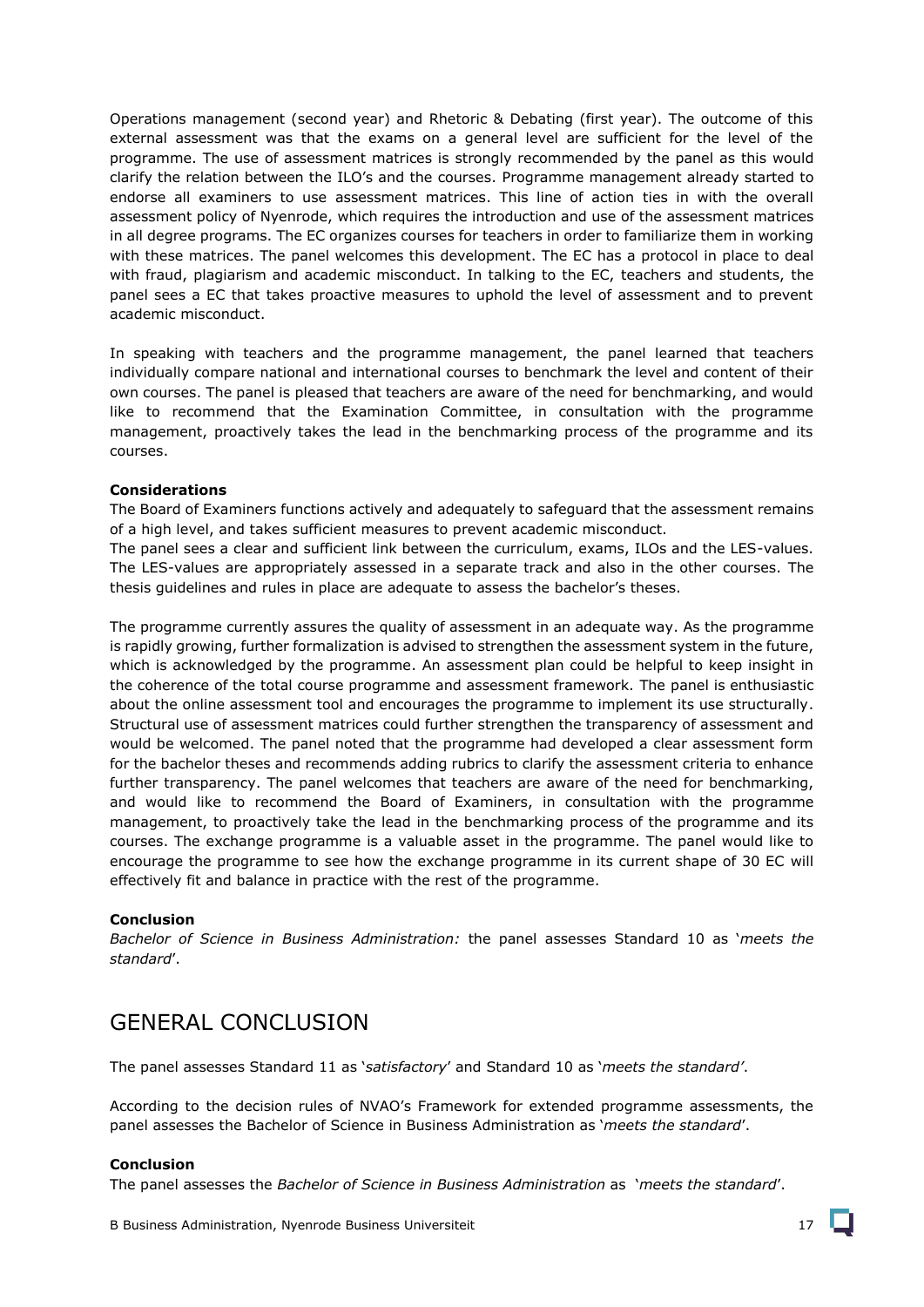**B** Business Administration, Nyenrode Business Universiteit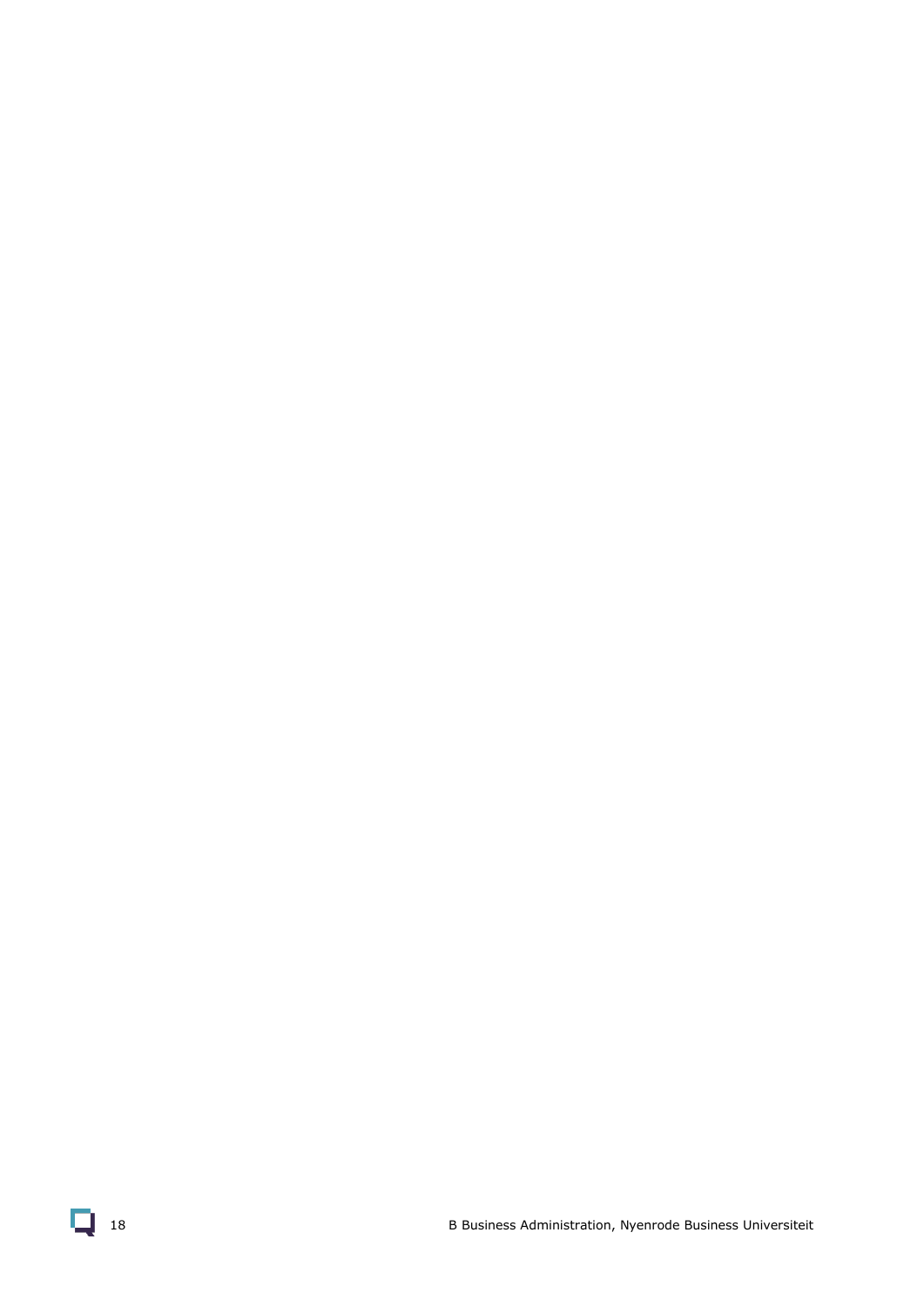### <span id="page-18-0"></span>**APPENDICES**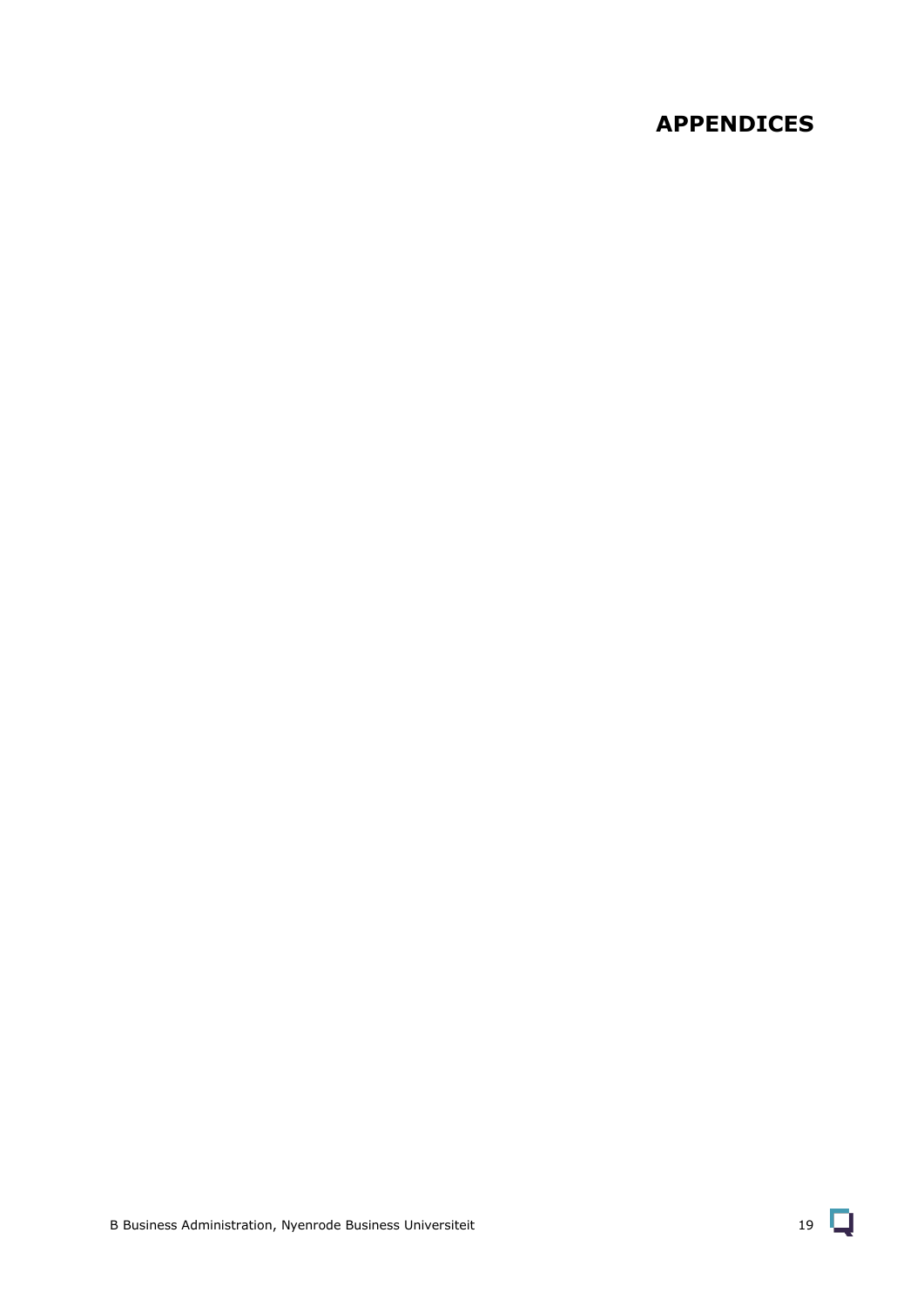B Business Administration, Nyenrode Business Universiteit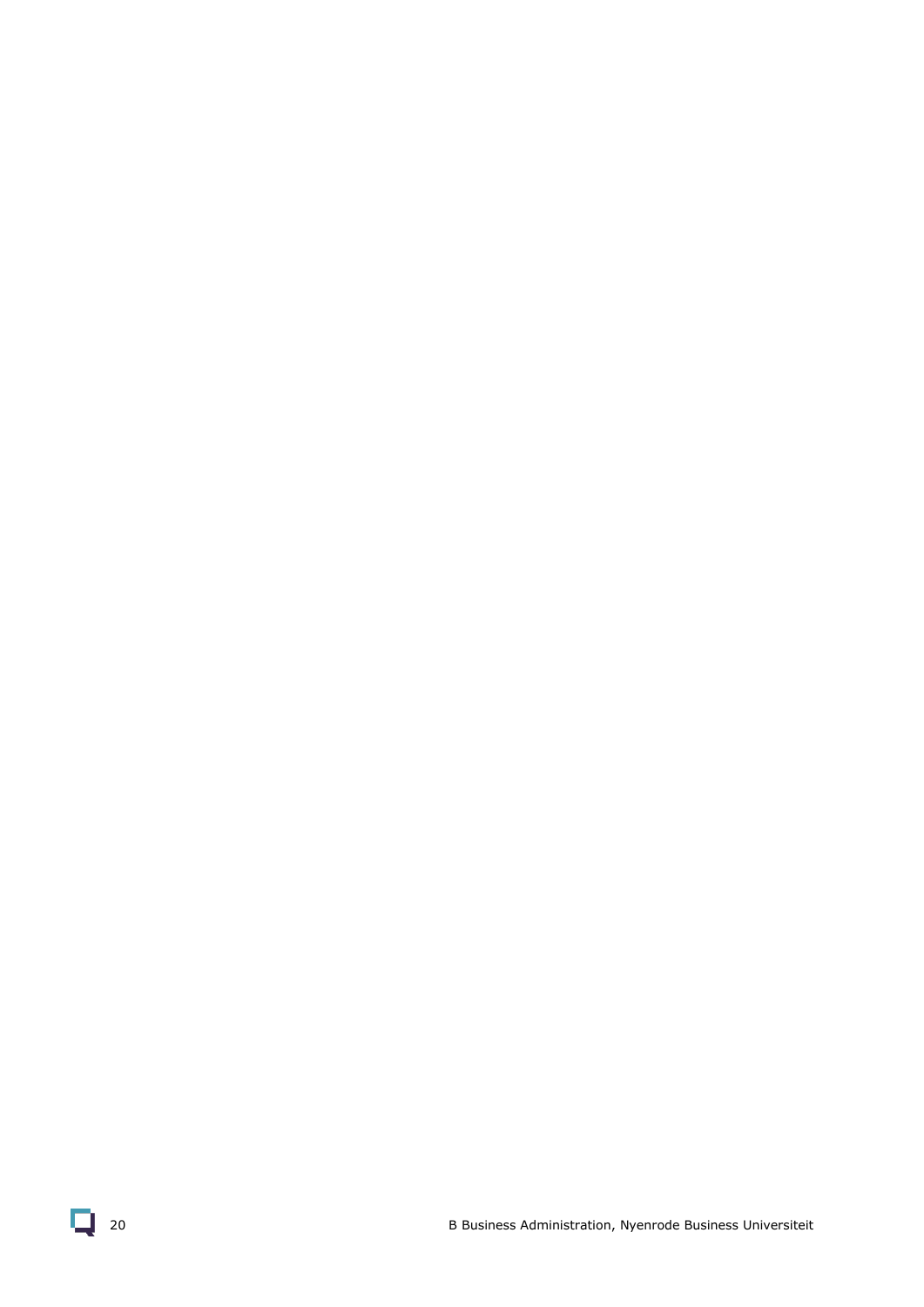# <span id="page-20-0"></span>APPENDIX 1: ILOS AND COURSES, SECOND HALF OF YEAR 2

| Course                             | Fundamental academic knowledge of<br><b>Business Administration disciplines</b> | relevant academic research methodology<br>Fundamental knowledge and skills of | Ability to apply critical and cross border<br>concepts of thinking | Ability to pinpoint (technological/societal)<br>developments in business | Ability to apply academic and business-<br>related skills | on academic and professional networking<br>1 me<br>ability to use appropriate<br>knowledge | Ability to act in an international (business<br>and /or academic) context | Insight into one's own strengths and<br>weaknesses | Ability to transfer, disseminate and apply<br>knowledge and skills |
|------------------------------------|---------------------------------------------------------------------------------|-------------------------------------------------------------------------------|--------------------------------------------------------------------|--------------------------------------------------------------------------|-----------------------------------------------------------|--------------------------------------------------------------------------------------------|---------------------------------------------------------------------------|----------------------------------------------------|--------------------------------------------------------------------|
| <b>Accounting and Finance III</b>  | x                                                                               |                                                                               | ×                                                                  | x                                                                        |                                                           |                                                                                            |                                                                           |                                                    |                                                                    |
| <b>Business Ethics</b>             | x                                                                               | x                                                                             | ×                                                                  | x                                                                        | x                                                         |                                                                                            | x                                                                         | x                                                  | x                                                                  |
| <b>Cross Cultural thinking</b>     |                                                                                 |                                                                               | ×                                                                  |                                                                          |                                                           | x                                                                                          | x                                                                         | x                                                  | x                                                                  |
| <b>Doing Business Research III</b> |                                                                                 |                                                                               | ×                                                                  | x                                                                        | x                                                         | x                                                                                          |                                                                           |                                                    | x                                                                  |
| <b>Finance II</b>                  | x                                                                               |                                                                               | ×                                                                  | x                                                                        |                                                           |                                                                                            |                                                                           |                                                    | x                                                                  |
| <b>International Business</b>      | x                                                                               | x                                                                             | ×                                                                  | x                                                                        | x                                                         | x                                                                                          |                                                                           |                                                    |                                                                    |
| The Future of work                 | x                                                                               | x                                                                             | ×                                                                  | x                                                                        | x                                                         |                                                                                            | x                                                                         | x                                                  | x                                                                  |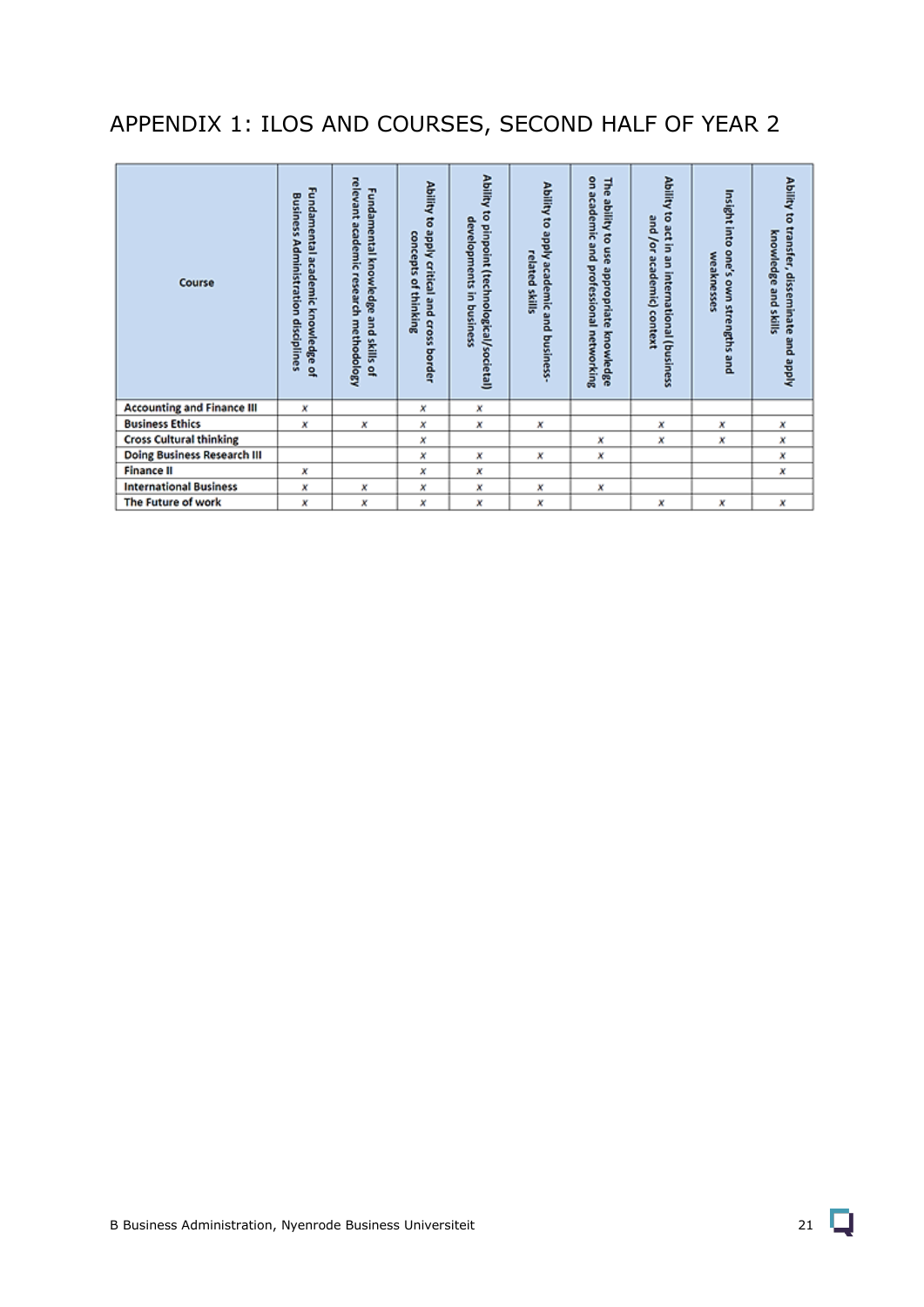## <span id="page-21-0"></span>APPENDIX 2: OVERVIEW OF THE CURRICULUM

| Academic year 2016-2017                                          |    |                                 |            |                            |  |
|------------------------------------------------------------------|----|---------------------------------|------------|----------------------------|--|
| <b>ECTS</b><br>Year 1; Term 1                                    |    | <b>Discipline</b><br><b>LES</b> |            | <b>Learning Objectives</b> |  |
| Principles of Business Administration                            |    | 1                               | <b>LES</b> | 1, 2, 3, 4                 |  |
| Academic Writing & Referencing                                   |    |                                 | <b>LES</b> | 5, 8, 9                    |  |
| <b>Mathematics for Business</b>                                  | 4  | ADQ1                            | LES        | 1,5, 9                     |  |
| <b>Trends and Trend watching</b>                                 | 3  |                                 | <b>LES</b> | 1, 3, 4, 5, 7, 9           |  |
| Personal Leadership & Development Journey                        | 1  |                                 | <b>LES</b> | 8                          |  |
| <b>TOTAL ECTS</b>                                                | 16 |                                 |            |                            |  |
|                                                                  |    |                                 |            |                            |  |
| Year 1; Term 2                                                   |    |                                 |            |                            |  |
| <b>Operations Management</b>                                     | 3  | OP                              | LES        | 1, 3, 4, 9                 |  |
| Research Methodology                                             | 4  | R <sub>1</sub>                  | <b>LES</b> | $\mathbf{2}$               |  |
| <b>Business Game and Start ups</b>                               |    | 3<br>12                         | <b>LES</b> | 1, 3, 5, 6, 7, 8, 9        |  |
| <b>Rhetoric &amp; Debating</b>                                   | 3  | AD <sub>2</sub>                 | <b>LES</b> | 1.5.8.9                    |  |
| Personal Leadership & Development Journey                        | 1  |                                 | <b>LES</b> | 8                          |  |
| <b>TOTAL ECTS</b>                                                |    |                                 |            |                            |  |
|                                                                  |    |                                 |            |                            |  |
| Year 1; Term 3                                                   |    |                                 |            |                            |  |
| <b>Accounting &amp; Finance I</b>                                | 5  |                                 | LES        | 1, 3, 4                    |  |
| The Evolution of Strategy                                        |    |                                 | <b>LES</b> | 1, 2, 3, 4, 5              |  |
| Innovative thinking                                              |    |                                 | <b>LES</b> | 1, 3, 4, 8, 9              |  |
| Doing Business Research I                                        |    | R <sub>2</sub>                  | <b>LES</b> | 2, 3, 4, 5, 6, 9           |  |
| Personal Leadership & Development Journey                        |    |                                 | <b>LES</b> | 8                          |  |
|                                                                  |    |                                 |            |                            |  |
| <b>TOTAL ECTS</b>                                                | 16 |                                 |            |                            |  |
| Year 1; Term 4                                                   |    |                                 |            |                            |  |
| <b>Information systems &amp; Emerging</b><br><b>Technologies</b> |    | T 1                             | <b>LES</b> | 3, 4, 7, 8                 |  |
| <b>Organizational Behavior</b>                                   |    | 01                              | LES        | 1, 4, 5, 8                 |  |
| <b>Marketing Management</b>                                      |    | M <sub>1</sub>                  | LES        | 1, 2, 3, 4                 |  |
| <b>Doing Business Research II</b>                                |    | R <sub>3</sub>                  | LES        | 2, 3, 4, 5, 6, 9           |  |
| Personal Leadership & Development Journey                        |    |                                 | LES        | 8                          |  |
| <b>TOTAL ECTS</b>                                                |    |                                 |            |                            |  |
|                                                                  |    |                                 |            |                            |  |
| <b>GRAND TOTAL ECTS</b>                                          | 60 |                                 |            |                            |  |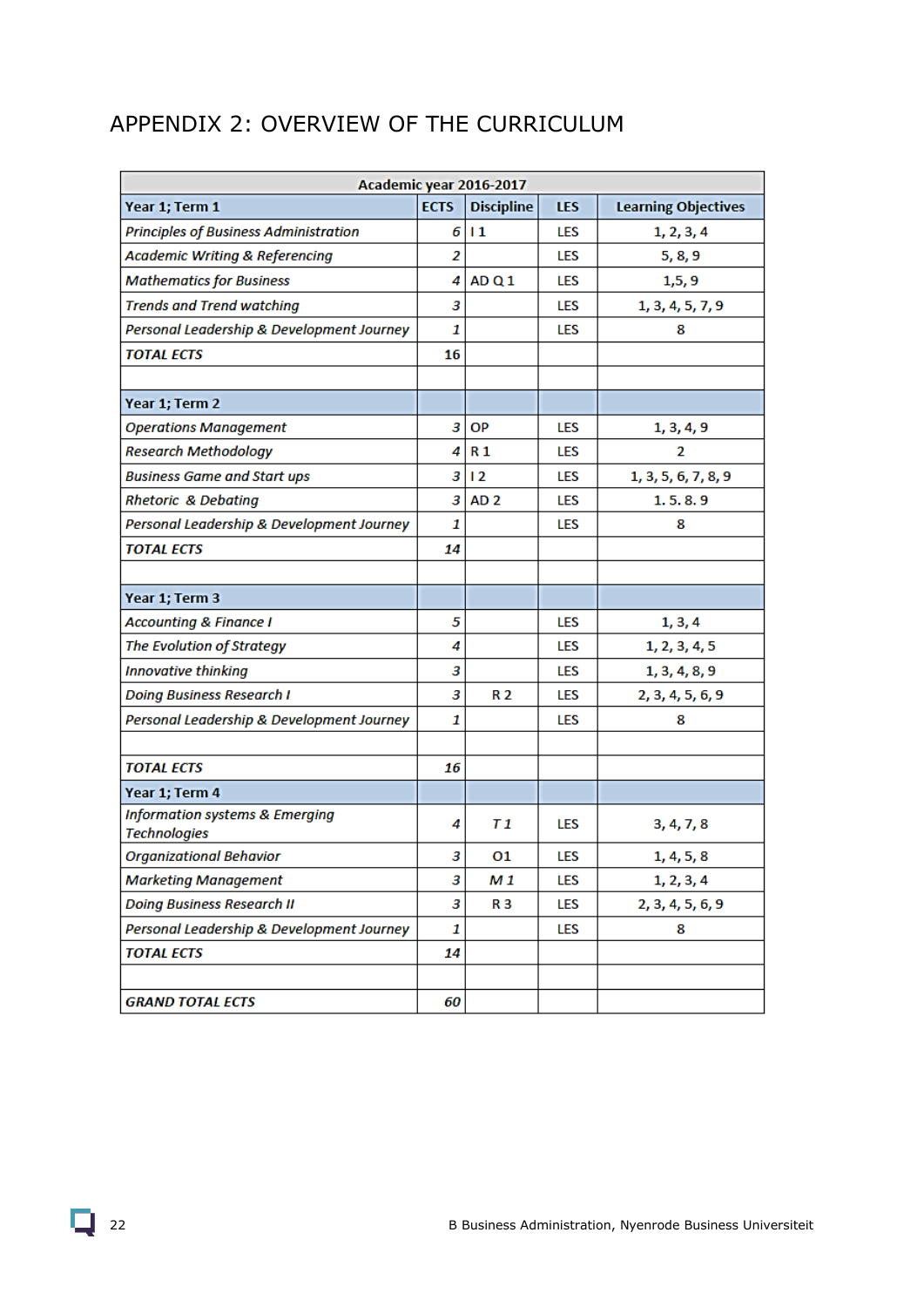| Academic year 2017-2018                     |                |                   |            |                            |  |
|---------------------------------------------|----------------|-------------------|------------|----------------------------|--|
| Year 2; Term 5                              |                | <b>Discipline</b> | LES        | <b>Learning Objectives</b> |  |
| <b>Principles of Economics</b>              | 4              | <b>B1</b>         | <b>LES</b> | 4                          |  |
| 3<br><b>Accounting II</b>                   |                |                   | LES        | 1, 3, 4                    |  |
| <b>Fundraising &amp; Project Management</b> | 3              | 13                | LES        | 1, 2, 4, 5, 8              |  |
| Critical Thinking & Philosophy              | 4              | AD <sub>3</sub>   | <b>LES</b> | 2, 3, 8, 9                 |  |
| <b>Company Project &amp; PLDJ</b>           | 1              |                   | LES        | 3, 5, 6, 7, 8, 9           |  |
| <b>TOTAL ECTS</b>                           | 15             |                   |            |                            |  |
|                                             |                |                   |            |                            |  |
| Year 2; Term 6                              |                |                   |            |                            |  |
| <b>Marketing &amp; Technology</b>           | 3              |                   | LES        | 1, 2, 3, 4                 |  |
| <b>Business Law</b>                         | 3              | <b>BBE1</b>       | LES        | 2, 3, 5, 7, 9              |  |
| <b>Business Psychology</b>                  | 3              |                   | <b>LES</b> | 1, 3, 4, 8                 |  |
| <b>Strategic Management</b>                 | 4              |                   | <b>LES</b> | 3, 4, 5                    |  |
| <b>Company Project &amp; PLDJ</b>           | $\overline{a}$ |                   | LES        | 3, 5, 6, 7, 8, 9           |  |
| <b>TOTAL ECTS</b>                           | 15             |                   |            |                            |  |
|                                             |                |                   |            |                            |  |
| Year 2; Term 7                              |                |                   |            |                            |  |
| <b>International Business</b>               | 4              |                   | <b>LES</b> | 1, 2, 3, 4, 5, 6           |  |
| <b>Finance II</b>                           | 4              |                   | <b>LES</b> | 1, 3, 4                    |  |
| The future of Work                          | 3              |                   | <b>LES</b> | 1, 2, 3, 4, 5, 7, 9        |  |
| Company Project & PLDJ (deep dive)          | 4              |                   | LES        | 3, 5, 6, 7, 8, 9           |  |
| <b>TOTAL ECTS</b>                           | 15             |                   |            |                            |  |
|                                             |                |                   |            |                            |  |
| Year 2; Term 8                              |                |                   |            |                            |  |
| <b>Doing Business Research III</b>          | 2              |                   | <b>LES</b> | 2, 3, 4, 5, 6, 9           |  |
| <b>Accounting &amp; Finance III</b>         | 4              |                   | <b>LES</b> | 1, 3, 4                    |  |
| <b>Cross Cultural Thinking</b>              | 4              |                   | <b>LES</b> | 1, 3, 5, 9                 |  |
| <b>Business Ethics</b>                      | 3              |                   | <b>LES</b> | 1, 2, 3, 4, 5, 7, 8, 9     |  |
| Company Project & PLDJ                      |                |                   | <b>LES</b> | 3, 5, 6, 7, 8, 9           |  |
| <b>TOTAL ECTS</b>                           | 15             |                   |            |                            |  |
|                                             |                |                   |            |                            |  |
| <b>GRAND TOTAL ECTS</b>                     | 60             |                   |            |                            |  |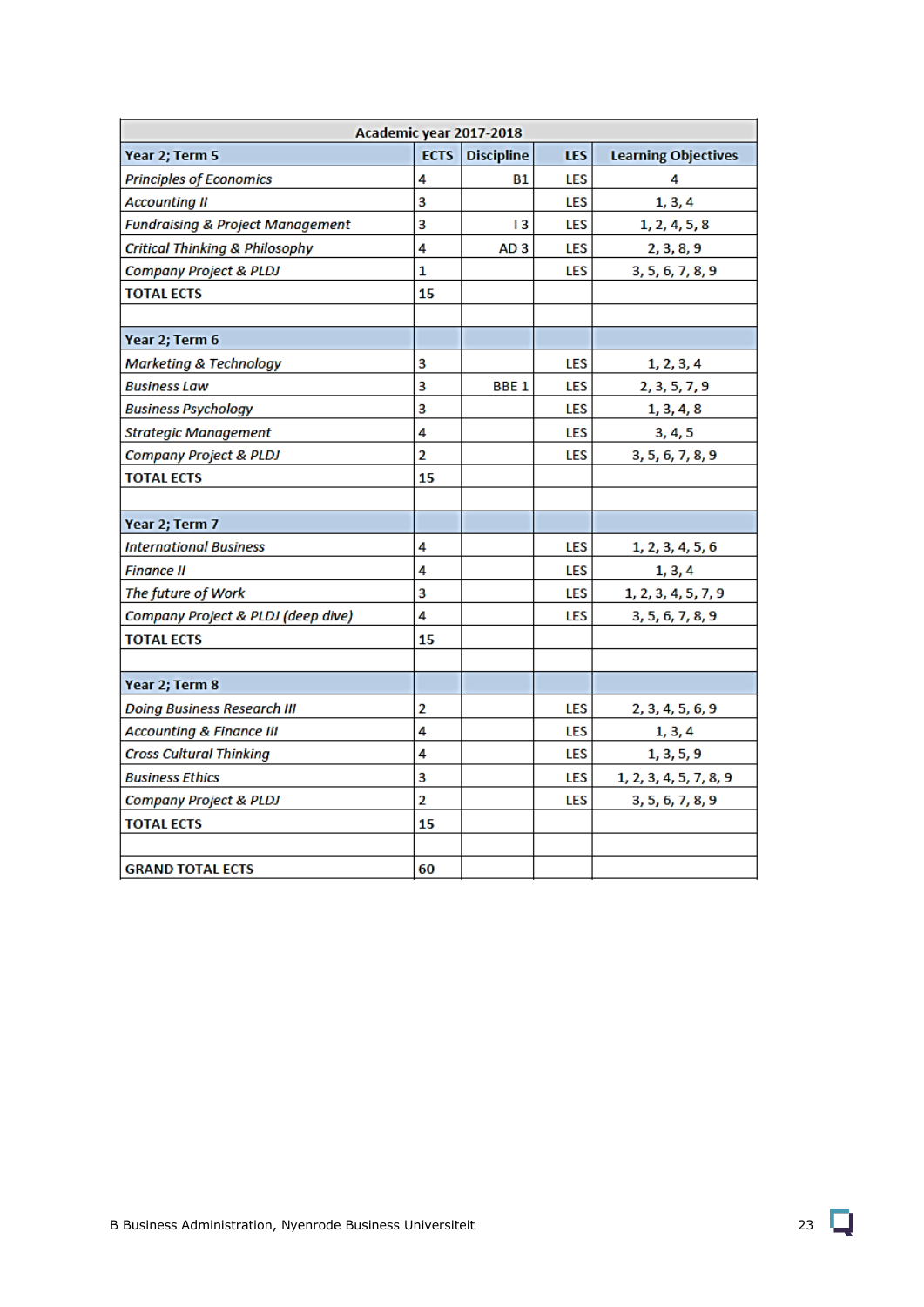| Academic year 2018-2019                      |                |                   |            |                            |
|----------------------------------------------|----------------|-------------------|------------|----------------------------|
| Year 3; Term 9                               | <b>ECTS</b>    | <b>Discipline</b> | <b>LES</b> | <b>Learning Objectives</b> |
| <b>International Relations and Diplomacy</b> | 4              |                   | LES        | 1, 2, 3, 5, 7              |
| <b>Stakeholder Management</b>                | 4              |                   | LES        | 1, 2, 3, 8                 |
| Learning through Business Games              | 4              |                   | LES        | 5, 8, 9                    |
| <b>Negotiation Strategies</b>                | 3              |                   | LES        | 1, 5, 7                    |
| <b>TOTAL ECTS</b>                            | 15             |                   |            |                            |
|                                              |                |                   |            |                            |
| Year 3; Term 10                              |                |                   |            |                            |
| <b>Business &amp; Taxes</b>                  | 4              |                   | <b>LES</b> | 1, 2, 3, 4                 |
| Sustainability & Strategic innovation        | 4              | <b>B3</b>         | LES        | 1, 3, 4, 5, 7, 8,          |
| <b>Consumer behavior</b>                     | 4              |                   | LES        | 8,9                        |
| Sports Leadership                            | 3              |                   | <b>LES</b> | 1,7,9                      |
| <b>TOTAL ECTS</b>                            | 15             |                   |            |                            |
|                                              |                |                   |            |                            |
| Year 3; Term 11                              |                |                   |            |                            |
| <b>Methods of Data Analysis</b>              | 4              | <b>R4</b>         | <b>LES</b> | 2, 9                       |
| Thesis Preparation & Academic Writing        | $\overline{2}$ | R 5               | <b>LES</b> | 3, 4, 5, 7, 9              |
| Strategic Leadership                         | 4              | <b>O5</b>         | <b>LES</b> | 1, 2, 3, 4, 5              |
| <b>Economics &amp; Politics</b>              | 4              |                   | LES        | 1, 6, 7, 9                 |
| Personal Leadership & Development Journey    | $\mathbf{1}$   |                   | LES        | 8                          |
| <b>TOTAL ECTS</b>                            | 15             |                   |            |                            |
|                                              |                |                   |            |                            |
| Year 3; Term 12                              |                |                   |            |                            |
| <b>Thesis</b>                                | 10             | R 6               | <b>LES</b> | 1, 2, 3, 4, 5, 6, 7, 8, 9  |
| Sustainable Organizational Development       | $\overline{4}$ | S <sub>3</sub>    | <b>LES</b> | 1, 2, 5, 8, 9              |
| Personal Leadership & Development Journey    |                |                   | <b>LES</b> | 8                          |
| <b>TOTAL ECTS</b>                            | 15             |                   |            |                            |
|                                              |                |                   |            |                            |
| <b>GRAND TOTAL ECTS</b>                      | 60             |                   |            |                            |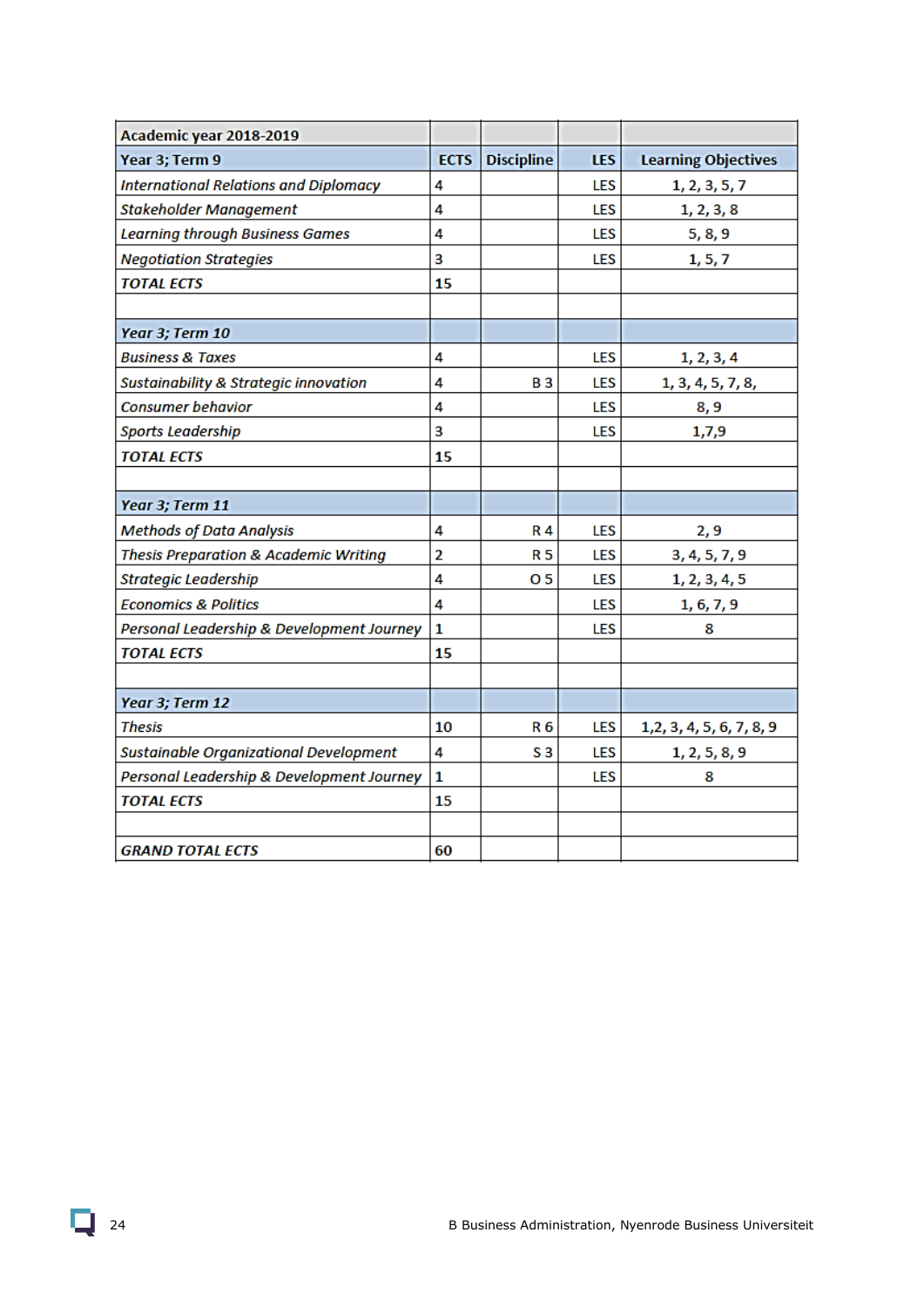### <span id="page-24-0"></span>APPENDIX 3: PROGRAMME OF THE SITE VISIT

### **March 3 2019, Buitenplaats Slangevegt**

18:00-19:00 Preliminary meeting panel

#### **March 4 2019, Nyenrode Business Universiteit**

<span id="page-24-1"></span>

| $8:30-9:00$     | Arrival                                                |
|-----------------|--------------------------------------------------------|
| $9:00-10:00$    | Preliminary meeting panel                              |
| $10:00 - 10:45$ | Programme management                                   |
| 10:45-12:00     | Reading time                                           |
| 12:00-12:30     | Lunch & open consultation                              |
| 12:30-13:15     | <b>Students</b>                                        |
| $13:15 - 14:00$ | <b>Teachers</b>                                        |
| 14:00-14:45     | Exam committee                                         |
| 14:45-15:30     | Break & panel deliberation                             |
| 15:30-15:45     | Programme management                                   |
| 15:45-16:45     | Drafting of preliminary judgement                      |
| 16:45-17:30     | Feedback and presentation of the preliminary judgement |